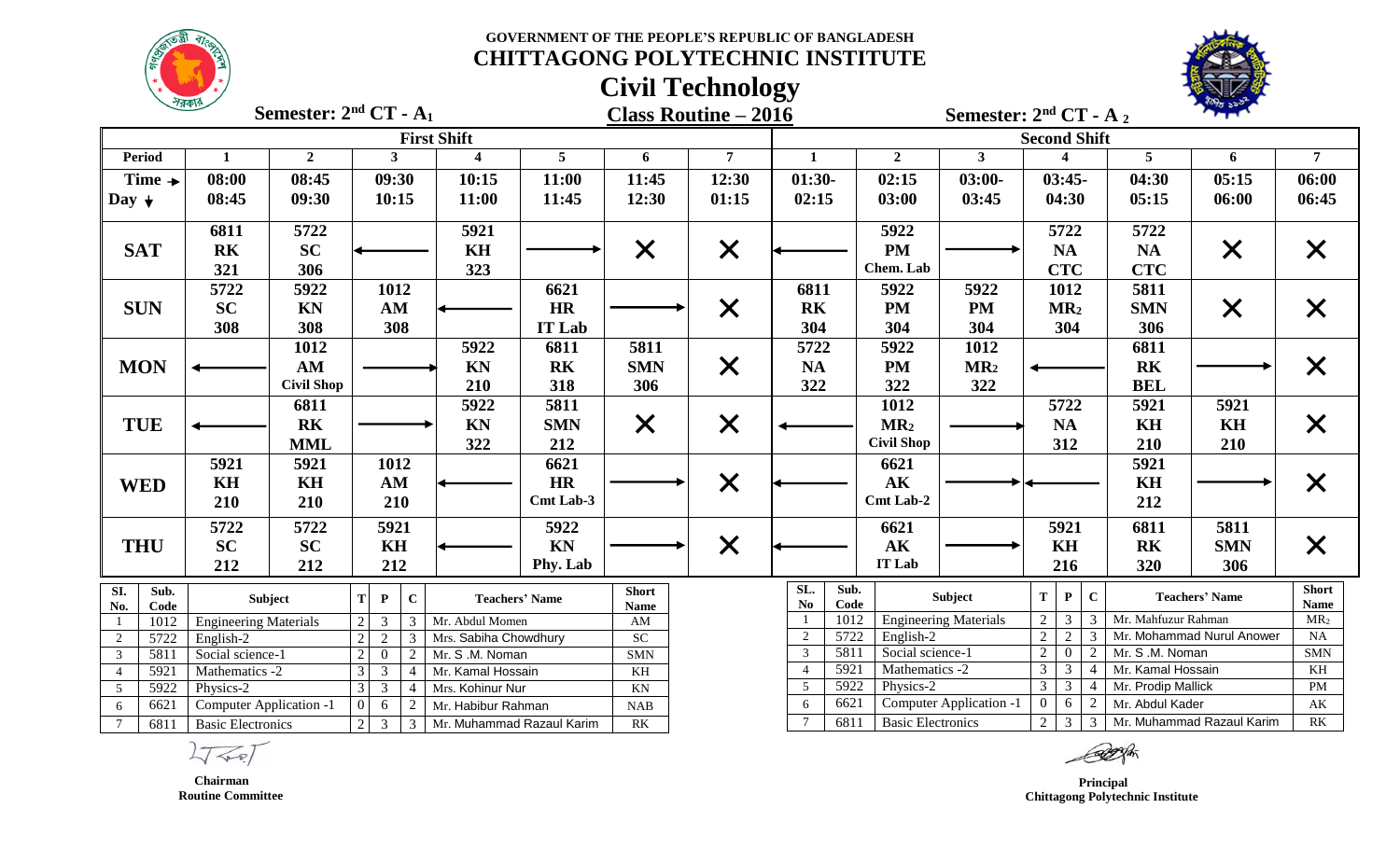



|                         |                    | $\frac{1}{2}$                  | Semester: $2nd CT - B1$ |                                                             |                                  |                           |                       |                                                  | <b>Class Routine - 2016</b> |                                      |                             |                              | Semester: $2nd CT - B2$                                                                |                                        |                           |                             |
|-------------------------|--------------------|--------------------------------|-------------------------|-------------------------------------------------------------|----------------------------------|---------------------------|-----------------------|--------------------------------------------------|-----------------------------|--------------------------------------|-----------------------------|------------------------------|----------------------------------------------------------------------------------------|----------------------------------------|---------------------------|-----------------------------|
|                         |                    |                                |                         |                                                             |                                  | <b>First Shift</b>        |                       |                                                  |                             |                                      |                             |                              | <b>Second Shift</b>                                                                    |                                        |                           |                             |
|                         | <b>Period</b>      | $\mathbf{1}$                   | $\overline{2}$          |                                                             | 3 <sup>1</sup>                   | $\overline{\mathbf{4}}$   | $5\phantom{.0}$       | 6                                                | $\overline{7}$              | 1                                    | $\overline{2}$              | $\mathbf{3}$                 | $\boldsymbol{\Lambda}$                                                                 | $\overline{5}$                         | 6                         | $\overline{7}$              |
|                         | Time $\rightarrow$ | 08:00                          | 08:45                   |                                                             | 09:30                            | 10:15                     | 11:00                 | 11:45                                            | 12:30                       | $01:30-$                             | 02:15                       | $03:00-$                     | $03:45-$                                                                               | 04:30                                  | 05:15                     | 06:00                       |
| Day $\downarrow$        |                    | 08:45                          | 09:30                   |                                                             | 10:15                            | 11:00                     | 11:45                 | 12:30                                            | 01:15                       | 02:15                                | 03:00                       | 03:45                        | 04:30                                                                                  | 05:15                                  | 06:00                     | 06:45                       |
|                         |                    | 5722                           | 5921                    |                                                             |                                  | 5922                      |                       |                                                  |                             | 6811                                 | 5921                        | 1012                         |                                                                                        | 6621                                   |                           |                             |
|                         | <b>SAT</b>         | <b>SC</b>                      | <b>KH</b>               |                                                             |                                  | <b>UKC</b>                |                       | $\times$                                         | $\times$                    | <b>MS</b>                            | KH                          | AM                           |                                                                                        | <b>MH</b>                              |                           | $\bm{\times}$               |
|                         |                    | 308                            | 308                     |                                                             |                                  | Chem. Lab                 |                       |                                                  |                             | 322                                  | 210                         | 210                          |                                                                                        | <b>Cmt Lab-1</b>                       |                           |                             |
|                         |                    |                                | 6621                    |                                                             |                                  | 6811                      | 5922                  | 5722                                             |                             |                                      | 5921                        |                              | 5922                                                                                   | 5821                                   | 5722                      |                             |
|                         | <b>SUN</b>         |                                | AK                      |                                                             |                                  | <b>MS</b>                 | <b>UKC</b>            | <b>SC</b>                                        | $\times$                    |                                      | KH                          |                              | <b>PM</b>                                                                              | <b>SMN</b>                             | <b>NA</b>                 | $\bm{\mathsf{X}}$           |
|                         |                    |                                | <b>Cmt Lab-4</b>        |                                                             |                                  | <b>DEL</b>                | 308                   | 308                                              |                             |                                      | 210                         |                              | 320                                                                                    | 306                                    | 304                       |                             |
|                         |                    |                                | 5921                    |                                                             |                                  | 1012                      | 5922                  | 5811                                             |                             | 6811                                 | 5921                        | 5921                         |                                                                                        |                                        | 6621                      |                             |
|                         | <b>MON</b>         |                                | KH                      |                                                             |                                  | MR <sub>2</sub>           | <b>UKC</b>            | <b>SMN</b>                                       | $\times$                    | <b>MS</b>                            | KH                          | KH                           | $\times$                                                                               |                                        | <b>MH</b>                 |                             |
|                         |                    |                                | 210                     |                                                             |                                  | <b>CTC</b>                | 308                   | 306                                              |                             | 306                                  | 306                         | 306                          |                                                                                        |                                        | <b>IT Lab</b>             |                             |
|                         |                    |                                | 6621                    |                                                             |                                  |                           | 5811                  | 6811                                             |                             |                                      | 6811                        |                              | 1012                                                                                   | 5722                                   |                           |                             |
|                         | <b>TUE</b>         |                                | $\mathbf{AK}$           |                                                             |                                  | $\times$                  | <b>SMN</b>            | <b>MS</b>                                        | $\times$                    |                                      | $\overline{\text{MS}}$      |                              | AM                                                                                     | NA                                     | $\times$                  | $\bm{\mathsf{X}}$           |
|                         |                    |                                | Cmt Lab-2               |                                                             |                                  |                           | 212                   | 321                                              |                             |                                      | <b>MML</b>                  |                              | 210                                                                                    | 306                                    |                           |                             |
|                         |                    |                                | 1012                    |                                                             |                                  | 5722                      | 5922                  |                                                  |                             |                                      | 5922                        |                              | 5722                                                                                   | 5722                                   |                           |                             |
|                         | <b>WED</b>         |                                | MR <sub>2</sub>         |                                                             |                                  | <b>SC</b>                 | <b>UKC</b>            | $\times$                                         | $\times$                    |                                      | <b>PM</b>                   |                              | NA                                                                                     | <b>NA</b>                              | $\times$                  | $\bm{\mathsf{X}}$           |
|                         |                    |                                | <b>Civil Shop</b>       |                                                             |                                  | <b>CTC</b>                | 306                   |                                                  |                             |                                      | Phy. Lab                    |                              | 304                                                                                    | 304                                    |                           |                             |
|                         |                    |                                |                         |                                                             |                                  |                           |                       |                                                  |                             |                                      |                             |                              |                                                                                        |                                        |                           |                             |
|                         |                    |                                | 6811<br><b>MS</b>       |                                                             |                                  | 1012                      | 5921                  | 5921                                             |                             | 5922                                 | 5922<br><b>PM</b>           |                              | 1012<br>AM                                                                             |                                        | 5821                      |                             |
|                         | <b>THU</b>         |                                |                         |                                                             |                                  | MR <sub>2</sub>           | KH                    | KH                                               | $\times$                    | <b>PM</b>                            |                             |                              |                                                                                        |                                        | <b>SMN</b>                | $\bm{\mathsf{X}}$           |
|                         |                    |                                | <b>MML</b>              |                                                             |                                  | <b>CTC</b>                | 305                   | 305                                              |                             | 210                                  | 210                         |                              | <b>Civil Shop</b>                                                                      |                                        | 306                       |                             |
| SI.<br>No.              | Sub.<br>Code       |                                | Subject                 | T<br>$\mathbf{P}$                                           | $\mathbf C$                      |                           | <b>Teachers' Name</b> | <b>Short</b><br>Name                             |                             | SL.<br>Sub.<br>$\mathbf{No}$<br>Code |                             | Subject                      | $\mathbf{C}$<br>T<br>${\bf P}$                                                         |                                        | <b>Teachers' Name</b>     | <b>Short</b><br><b>Name</b> |
|                         | 1012               | <b>Engineering Materials</b>   |                         | $\overline{2}$<br>$\overline{3}$                            | 3                                | Mr. Mahfuzur Rahman       |                       | MR <sub>2</sub>                                  |                             | 1012                                 |                             | <b>Engineering Materials</b> | 2 <sup>1</sup><br>$\overline{3}$<br>3                                                  | Mr. Abdul Momin                        |                           | $\mathbf{A}\mathbf{M}$      |
| 2                       | 5722               | English-2                      |                         | $\overline{2}$<br>$\overline{2}$                            | 3                                | Mrs. Sabiha Chowdhury     |                       | SC                                               |                             | 5722<br>$\overline{2}$               | English-2                   |                              | $\overline{2}$<br>$\overline{2}$<br>3                                                  |                                        | Mr. Mohammad Nurul Anower | NA                          |
| $\overline{\mathbf{3}}$ | 5811               | Social science-1               |                         | $\overline{2}$<br>$\overline{0}$                            | $\overline{2}$                   | Mr. Sayed Mohamman Noman  |                       | <b>SMN</b>                                       |                             | 5811<br>3                            | Social science-1            |                              | 2 <sup>1</sup><br>$\overline{0}$<br>2                                                  |                                        | Mr. Sayed Mohamman Noman  | $\mbox{SMN}$                |
| $\overline{4}$          | 5921               | Mathematics -2                 |                         | 3                                                           | $\overline{3}$<br>$\overline{4}$ | Mr. Kamal Hossain         |                       | KH                                               |                             | 5921<br>$\overline{4}$<br>5922       | Mathematics -2<br>Physics-2 |                              | 3 <sup>1</sup><br>$\overline{3}$<br>$\overline{4}$<br>$\overline{3}$<br>3 <sup>1</sup> | Mr. Kamal Hossain                      |                           | KH<br>$\mathbf{PM}$         |
| $5\phantom{.0}$         | 5922<br>6621       | Physics-2                      |                         | $\overline{\mathbf{3}}$<br>$\overline{3}$<br>$\overline{0}$ | $\overline{4}$                   | Mr. Ujjal kanti Chowdhury |                       | <b>UKC</b>                                       |                             | 5<br>6621<br>6                       |                             | Computer Application -1      | $\overline{4}$<br>6<br>$\overline{0}$<br>2                                             | Mr. Prodip Mallick<br>Mr. Mehedi Hasan |                           | $\mathbf{MH}$               |
| 6<br>$\overline{7}$     |                    | <b>Computer Application -1</b> |                         | 6<br>$\overline{3}$                                         | 2                                | Mr. Abdul Kader           |                       | $\mathbf{A}\mathbf{K}$<br>$\overline{\text{MS}}$ |                             | 6811<br>$\tau$                       | <b>Basic Electronics</b>    |                              |                                                                                        | 2 3 3 Mr. Maskat Sharif                |                           | MS                          |
|                         | 6811               | <b>Basic Electronics</b>       |                         | $\overline{2}$                                              | $\mathfrak{Z}$                   | Mr. Maskat Sharif         |                       |                                                  |                             |                                      |                             |                              |                                                                                        |                                        |                           |                             |

 $\sqrt{2}$ 

 **Chairman Routine Committee**

 **Principal Chittagong Polytechnic Institute**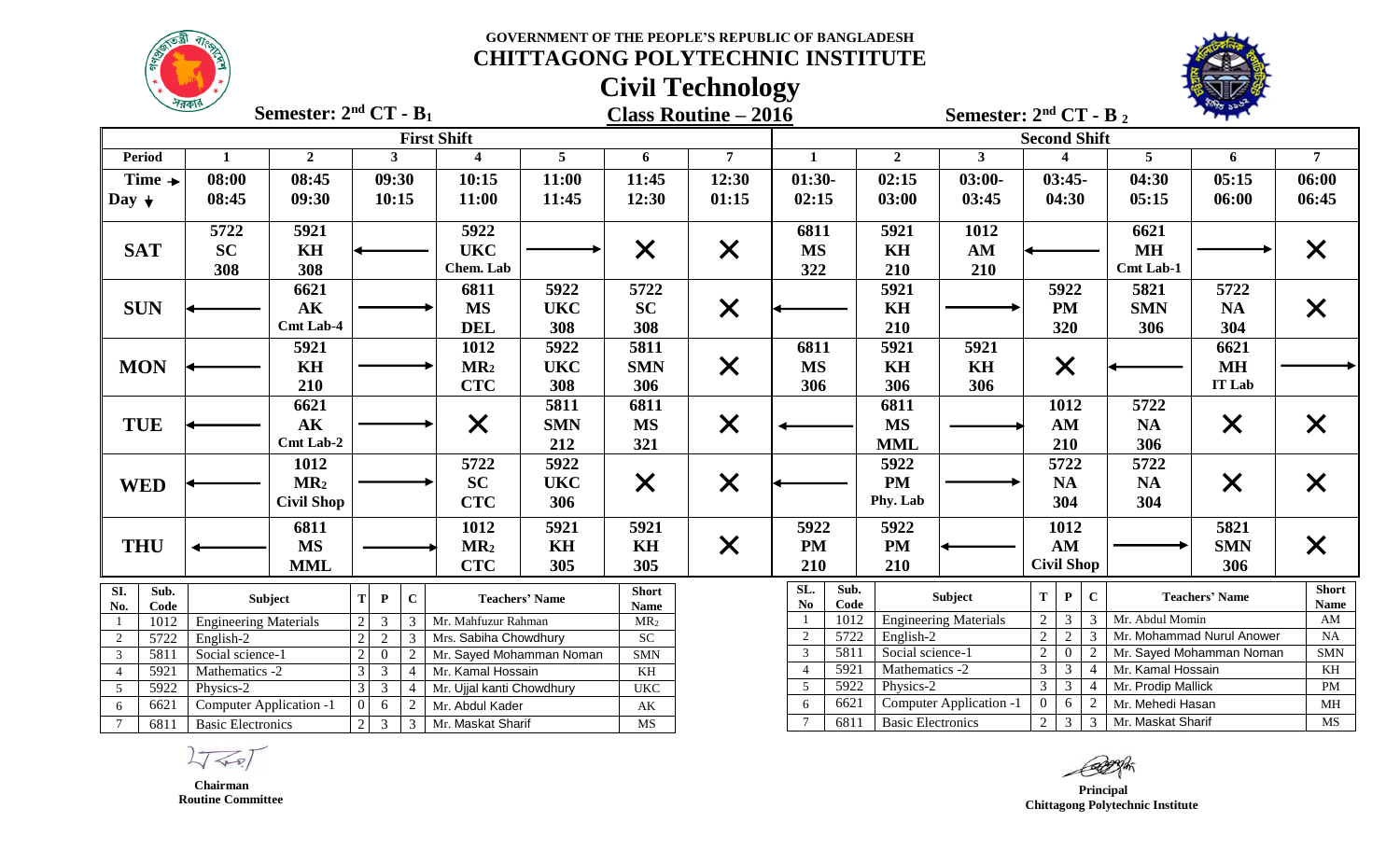**GOVERNMENT OF THE PEOPLE'S REPUBLIC OF BANGLADESH**



# **CHITTAGONG POLYTECHNIC INSTITUTE**

# **Civil Technology**



|                                | 7558                                       | Semester: $4th CT - A1$ |                                                                                        |                         |                             |                             | <b>Class Routine – 2016</b> |                                               |                   |                               | Semester: $4th CT - A_2$                                             |                        | <b>CARS PLANT</b>        |                             |
|--------------------------------|--------------------------------------------|-------------------------|----------------------------------------------------------------------------------------|-------------------------|-----------------------------|-----------------------------|-----------------------------|-----------------------------------------------|-------------------|-------------------------------|----------------------------------------------------------------------|------------------------|--------------------------|-----------------------------|
|                                |                                            |                         |                                                                                        | <b>First Shift</b>      |                             |                             |                             |                                               |                   |                               | <b>Second Shift</b>                                                  |                        |                          |                             |
| <b>Period</b>                  | $\mathbf 1$                                | $\overline{2}$          | $\mathbf{3}$                                                                           | $\overline{\mathbf{4}}$ | 5                           | 6                           | $\overline{7}$              | 1                                             | $\overline{2}$    | $\mathbf{3}$                  |                                                                      | $5\overline{)}$        | 6                        | $\overline{7}$              |
| Time $\rightarrow$             | 08:00                                      | 08:45                   | 09:30                                                                                  | 10:15                   | 11:00                       | 11:45                       | 12:30                       | $01:30-$                                      | 02:15             | $03:00-$                      | $03:45-$                                                             | 04:30                  | 05:15                    | 06:00                       |
| Day $\downarrow$               | 08:45                                      | 09:30                   | 10:15                                                                                  | 11:00                   | 11:45                       | 12:30                       | 01:15                       | 02:15                                         | 03:00             | 03:45                         | 04:30                                                                | 05:15                  | 06:00                    | 06:45                       |
|                                |                                            | 6445                    |                                                                                        |                         | 6444                        |                             | 5841                        |                                               | 6632              |                               | 6442                                                                 | 6445                   | 5841                     |                             |
| <b>SAT</b>                     |                                            | <b>KHK</b>              |                                                                                        |                         | AM                          |                             | <b>ATB</b>                  |                                               | AK                |                               | MR <sub>2</sub>                                                      | AA                     | <b>SMN</b>               | $\times$                    |
|                                |                                            | 310                     |                                                                                        |                         | <b>Civil Shop</b>           |                             | 306                         |                                               | Cmt Lab-3         |                               | 304                                                                  | 311                    | 306                      |                             |
|                                | 6442                                       | 6442                    |                                                                                        | 6444                    |                             | 6443                        |                             |                                               | 6445              |                               |                                                                      | 6632                   |                          |                             |
| <b>SUN</b>                     | <b>ABS</b>                                 | <b>ABS</b>              | X                                                                                      | AM                      |                             | JA                          |                             |                                               | AA                |                               |                                                                      | $\mathbf{A}\mathbf{K}$ |                          | $\bm{\mathsf{X}}$           |
|                                | 306                                        | 306                     |                                                                                        | 303                     |                             | Field                       |                             |                                               | <b>Wood Shop</b>  |                               |                                                                      | <b>Cmt Lab-1</b>       |                          |                             |
|                                |                                            | 6632                    |                                                                                        | 6443                    |                             | 6441                        |                             | 6445                                          | 6444              | 6441                          | 6443                                                                 |                        | 6442                     |                             |
| <b>MON</b>                     |                                            | <b>NK</b>               |                                                                                        | JA                      |                             | MR <sub>1</sub>             |                             | AA                                            | AM                | <b>ABS</b>                    | JA                                                                   |                        | MR <sub>2</sub>          |                             |
|                                |                                            | <b>Cmt Lab-1</b>        |                                                                                        | 309                     |                             | <b>Civil Shop</b>           |                             | 310                                           | 310               | 310                           | 320                                                                  |                        | <b>CTC</b>               |                             |
|                                |                                            | 6442                    |                                                                                        | 6443                    | 6441                        | 6445                        | 6445                        |                                               | 6443              |                               | 6441                                                                 | 6444                   | 5841                     |                             |
| <b>TUE</b>                     |                                            | <b>ABS</b>              |                                                                                        | JA                      | $MR_1$                      | <b>KHK</b>                  | <b>KHK</b>                  |                                               | <b>JA</b>         |                               | <b>ABS</b>                                                           | AM                     | <b>SMN</b>               | $\bm{\mathsf{X}}$           |
|                                |                                            | 320                     |                                                                                        | 320                     | 320                         | 320                         | 320                         |                                               | Field             |                               | 311                                                                  | 311                    | 324                      |                             |
|                                |                                            | 6443                    |                                                                                        | 6442                    | 6444                        | 5841                        |                             |                                               | 6444              |                               | 6444                                                                 |                        | 6443                     |                             |
| <b>WED</b>                     |                                            | JA                      |                                                                                        | <b>ABS</b>              | AM                          | <b>ATB</b>                  | $\times$                    |                                               | AM                |                               | AA                                                                   |                        | <b>JA</b>                |                             |
|                                |                                            | Field                   |                                                                                        | 310                     | 310                         | 306                         |                             |                                               | <b>Civil Shop</b> |                               | 310                                                                  |                        | Field                    |                             |
|                                | 6445                                       | 6441                    | 6444                                                                                   |                         | 6632                        |                             |                             | 6444                                          | 6443              | 6442                          | 6442                                                                 |                        | 6441                     |                             |
| <b>THU</b>                     | <b>KHK</b>                                 | MR <sub>1</sub>         | AM                                                                                     |                         | <b>NK</b>                   |                             | $\times$                    | AM                                            | JA                | MR <sub>2</sub>               | MR <sub>2</sub>                                                      |                        | <b>ABS</b>               |                             |
|                                | 320                                        | 320                     | 310                                                                                    |                         | Cmt Lab-2                   |                             |                             | 305                                           | 310               | 310                           | 310                                                                  |                        | <b>Civil Shop</b>        |                             |
| SI.<br>Sub.<br>No.<br>Code     |                                            | <b>Subject</b>          | $\mathbf C$<br>T<br>$\mathbf{P}$                                                       |                         | <b>Teachers' Name</b>       | <b>Short</b><br><b>Name</b> |                             | SL.<br>Sub.<br>$\mathbf{N}\mathbf{o}$<br>Code |                   | <b>Subject</b>                | $\mathbf{C}$<br>T<br>$\mathbf{P}$                                    |                        | <b>Teachers' Name</b>    | <b>Short</b><br><b>Name</b> |
| 6443                           | Surveying-2                                |                         | $\overline{2}$<br>6                                                                    | Mr. Jahangir Alam       |                             | JA                          |                             | 6443<br>-1                                    | Surveying-2       |                               | 2<br>6                                                               | Mr. Jahangir Alam      |                          | JA                          |
| 6442<br>2                      | Estimating & Costing-1                     |                         | $\mathfrak{Z}$<br>3                                                                    | Mr. Abu Bakar Siddik    |                             | <b>ABS</b>                  |                             | 2<br>6442                                     |                   | Estimating & Costing-1        | $\mathfrak{Z}$<br>$\mathfrak{Z}$                                     | Mr. Mahfuzur Rahman    |                          | MR <sub>2</sub>             |
| 3<br>6441                      | Geotechnical Engineering.                  |                         | $\mathfrak{Z}$<br>$\overline{2}$<br>3                                                  | Mr. Mizanur Rahman      |                             | $MR_1$                      |                             | $\overline{3}$<br>6441                        |                   | Geotechnical Engineering.     | $2 \mid 3$<br>$\overline{3}$                                         | Mr. Abu Bakar Siddik   |                          | ABS                         |
| 6444<br>$\overline{4}$<br>6445 | <b>Construction Process-1</b><br>Hydraulic |                         | $\overline{3}$<br>$\overline{3}$<br>$\overline{4}$<br>$\overline{3}$<br>$\overline{3}$ | Mr. Abdul Momin         |                             | AM                          |                             | $\overline{4}$<br>6444<br>6445                | Hydraulic         | <b>Construction Process-1</b> | $\overline{3}$<br>$\overline{3}$<br>$\mathfrak{Z}$<br>$\mathfrak{Z}$ | Mr. Abdul Momin        |                          | $\mathbf{A}\mathbf{M}$      |
| 5                              |                                            |                         |                                                                                        |                         | Mr. Khandoker Humayun Kabir | <b>KHK</b>                  |                             | $\overline{5}$                                |                   |                               |                                                                      | Mr. Amir Adnan         |                          | AA                          |
| 6632<br>6                      | Computer Application-2                     |                         | $\overline{0}$<br>6<br>2                                                               | Mr. Nazmul Kabir        |                             | NK                          |                             | 6632<br>6                                     |                   | <b>Computer Application-2</b> | $\overline{0}$<br>6                                                  | Mr. Abdul Kader        |                          | AK                          |
| 5841<br>$\tau$                 | Business Organization &<br>Communication   |                         | $\overline{2}$<br>$\overline{0}$<br>2                                                  | Mr. Abu Taher Boyain    |                             | ATB                         |                             | 5841<br>$\overline{7}$                        | Communication     | Business Organization &       | 2<br>$\overline{0}$                                                  |                        | Mr. Sayed Mohammad Noman | <b>SMN</b>                  |

 $L\sqrt{2}$ 

 **Chairman Routine Committee**

 **Principal** 

 **Chittagong Polytechnic Institute**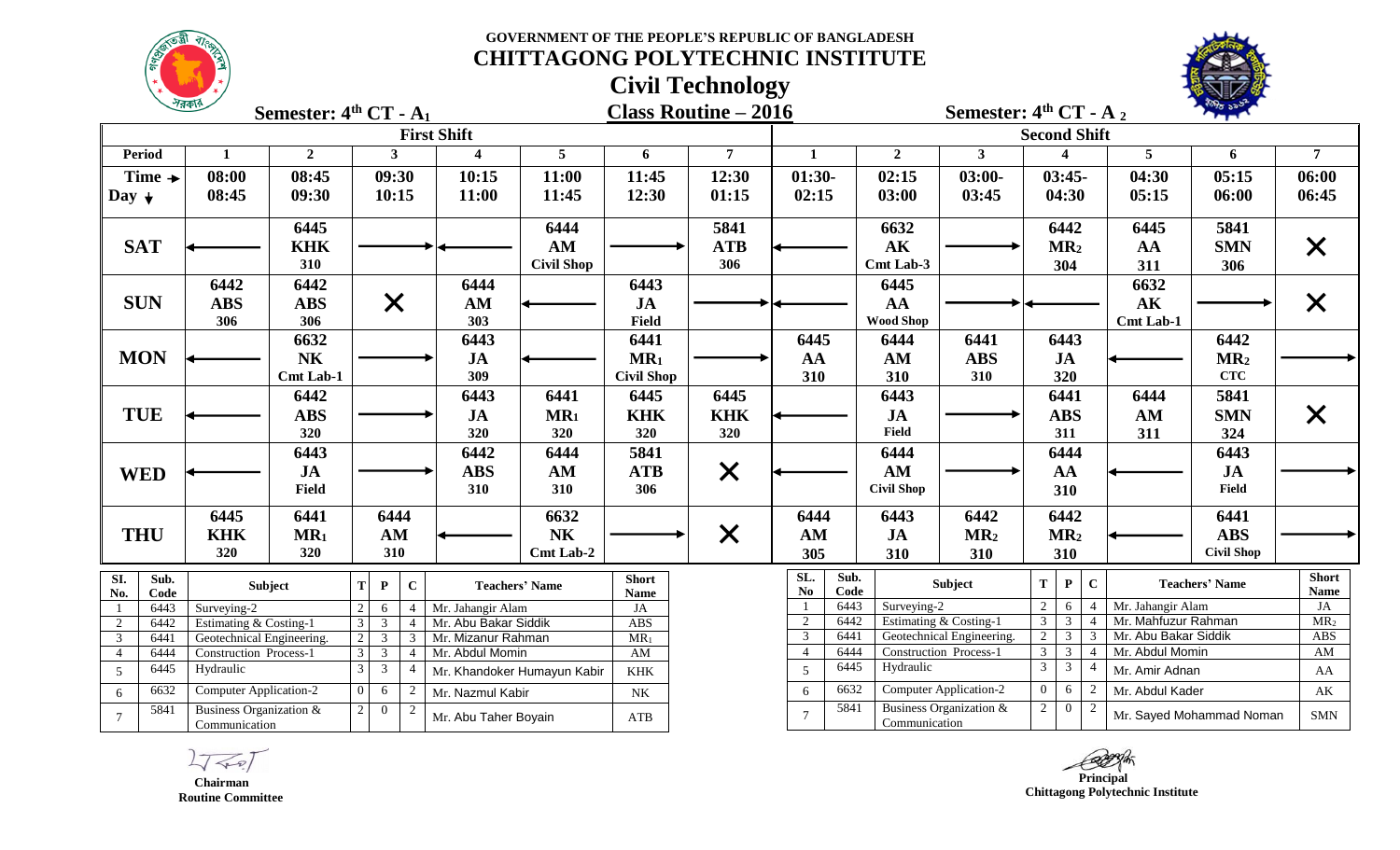**Civil Technology**



|                                | $\frac{1}{2}$                            | Semester: $4th CT - B1$ |                       |                                                    |                          |                  |                             | <b>Class Routine - 2016</b> |                                  |                     | Semester: $4th CT - B_2$                            |                                  |                                |               |                                           |                             |                      |
|--------------------------------|------------------------------------------|-------------------------|-----------------------|----------------------------------------------------|--------------------------|------------------|-----------------------------|-----------------------------|----------------------------------|---------------------|-----------------------------------------------------|----------------------------------|--------------------------------|---------------|-------------------------------------------|-----------------------------|----------------------|
|                                |                                          |                         |                       |                                                    | <b>First Shift</b>       |                  |                             |                             |                                  |                     |                                                     | <b>Second Shift</b>              |                                |               |                                           |                             |                      |
| <b>Period</b>                  | 1                                        | $\mathbf{2}$            |                       | 3                                                  | $\boldsymbol{\varDelta}$ | 5 <sup>5</sup>   | 6                           | $\overline{7}$              | $\mathbf 1$                      | $\overline{2}$      | $\mathbf{3}$                                        |                                  | $\boldsymbol{\Lambda}$         |               | 5                                         | 6                           | $\overline{7}$       |
| Time $\rightarrow$             | 08:00                                    | 08:45                   |                       | 09:30                                              | 10:15                    | 11:00            | 11:45                       | 12:30                       | $01:30-$                         | 02:15               | $03:00-$                                            |                                  | $03:45-$                       |               | 04:30                                     | 05:15                       | 06:00                |
| Day $\downarrow$               | 08:45                                    | 09:30                   |                       | 10:15                                              | 11:00                    | 11:45            | 12:30                       | 01:15                       | 02:15                            | 03:00               | 03:45                                               |                                  | 04:30                          |               | 05:15                                     | 06:00                       | 06:45                |
| <b>SAT</b>                     |                                          | 6443                    |                       |                                                    | 6442                     | 6444             | 6445                        | 5841                        |                                  | 6632                |                                                     |                                  | 6443                           |               | 6442                                      | 5841                        | 6444                 |
|                                |                                          | <b>YP</b>               |                       |                                                    | MR <sub>2</sub>          | <b>JH</b>        | AA                          | <b>ATB</b>                  |                                  | <b>RH</b>           |                                                     |                                  | <b>YP</b>                      |               | <b>ABS</b>                                | <b>SMN</b>                  | JH                   |
|                                |                                          | <b>Field</b>            |                       |                                                    | 309                      | 311              | 310                         | 306                         |                                  | <b>IT Lab</b>       |                                                     |                                  | 210                            |               | 210                                       | 306                         | 305                  |
| <b>SUN</b>                     |                                          | 6445                    |                       | 6445                                               |                          | 6632             |                             | 6443                        |                                  | 6444                |                                                     |                                  | 6442                           |               | 6442                                      | 6445                        | 6445                 |
|                                | $\times$                                 | AA                      |                       | AA                                                 |                          | N <sub>K</sub>   |                             | <b>YP</b>                   |                                  | $J\mathbf{H}$       |                                                     |                                  | <b>ABS</b>                     |               | <b>ABS</b>                                | <b>KHK</b>                  | <b>KHK</b>           |
|                                |                                          | 310                     |                       | 310                                                |                          | Cmt Lab-3        |                             | 309                         |                                  | <b>Civil Shop</b>   |                                                     |                                  | <b>CTC</b>                     |               | <b>CTC</b>                                | <b>CTC</b>                  | <b>CTC</b>           |
| <b>MON</b>                     | 6442                                     | 6442                    |                       | 6444                                               |                          | 6445             |                             |                             |                                  | 6632                |                                                     |                                  | 6445                           |               |                                           | 6441                        |                      |
|                                | MR <sub>2</sub>                          | MR <sub>2</sub>         |                       | JH                                                 |                          | AA               |                             | $\times$                    |                                  | $R$ H               |                                                     |                                  | <b>KHK</b>                     |               |                                           | $MR_1$                      |                      |
|                                | CTC                                      | <b>CTC</b>              |                       | <b>CTC</b>                                         |                          | <b>Wood Shop</b> |                             |                             |                                  | Cmt Lab-3           |                                                     |                                  | 312                            |               |                                           | <b>Civil Shop</b>           |                      |
| <b>TUE</b>                     |                                          | 6632                    |                       |                                                    | 6441                     |                  | 6443                        |                             | 6444                             | 6441                |                                                     |                                  | 6443                           |               |                                           | 5841                        |                      |
|                                |                                          | <b>NK</b>               |                       |                                                    | <b>ABS</b>               |                  | <b>YP</b>                   |                             | JH                               | $MR_1$              |                                                     |                                  | <b>YP</b>                      |               |                                           | <b>SMN</b>                  | X                    |
|                                |                                          | <b>Cmt Lab-1</b>        |                       |                                                    | 212                      |                  | <b>Field</b>                |                             | 303                              | 303                 |                                                     |                                  | <b>Field</b>                   |               |                                           | 324                         |                      |
| <b>WED</b>                     |                                          | 6444                    |                       |                                                    | 6443                     | 6441             | 5841                        |                             |                                  | 6445                |                                                     |                                  | 6443                           |               |                                           | 6442                        |                      |
|                                |                                          | JH                      |                       |                                                    | <b>YP</b>                | <b>ABS</b>       | <b>ATB</b>                  | $\times$                    |                                  | <b>KHK</b>          |                                                     |                                  | <b>YP</b>                      |               |                                           | <b>ABS</b>                  |                      |
|                                |                                          | <b>Civil Shop</b>       |                       |                                                    | 212                      | 304              | 306                         |                             |                                  | <b>Wood Shop</b>    |                                                     |                                  | 315                            |               |                                           | <b>Civil Shop</b>           |                      |
| <b>THU</b>                     |                                          | 6441                    |                       |                                                    | 6444                     |                  | 6442                        |                             |                                  | 6443                |                                                     |                                  | 6444                           |               | 6441                                      |                             |                      |
|                                |                                          | <b>ABS</b>              |                       |                                                    | JH                       |                  | MR <sub>2</sub>             |                             |                                  | <b>YP</b>           |                                                     |                                  | JH                             |               | MR <sub>1</sub>                           | $\times$                    | $\bm{\mathsf{X}}$    |
|                                |                                          | <b>Civil Shop</b>       |                       |                                                    | 309                      |                  | <b>CTC</b>                  |                             |                                  | Field               |                                                     |                                  | 210                            |               | 210                                       |                             |                      |
| SI.<br>Sub.<br>No.<br>Code     |                                          | Subject                 | <b>T</b><br>${\bf P}$ | $\mathbf{C}$                                       | <b>Teachers' Name</b>    |                  | <b>Short</b><br><b>Name</b> |                             | SL.<br>N <sub>0</sub>            | Sub.<br>Code        | Subject                                             | T.                               | $\mathbf{P}$                   | $\mathbf C$   |                                           | <b>Teachers' Name</b>       | <b>Short</b><br>Name |
| 6443                           | Surveying-2                              |                         | 6                     |                                                    | Mr. Yunus Patwary        |                  | <b>YP</b>                   |                             |                                  | 6443<br>Surveying-2 |                                                     | 2                                | -6                             |               | Mr. Yunus Patwary                         |                             | YP                   |
| 6442<br>2                      | Estimating & Costing-1                   |                         | 3                     | $\mathfrak{Z}$<br>4                                | Mr. Mahfuzur Rahman      |                  | MR <sub>2</sub>             |                             | $\sqrt{2}$                       | 6442                | Estimating & Costing-1                              | 3 <sup>1</sup>                   | $\mathbf{3}$                   |               | Mr. Abu Bakar Siddik                      |                             | ABS                  |
| $\overline{3}$<br>6441         | Geotechnical Engineering.                |                         | $\overline{3}$        | 3                                                  | Mr. Abu Bakar Siddik     |                  | <b>ABS</b>                  |                             | $\mathfrak{Z}$<br>$\overline{4}$ | 6441<br>6444        | Geotechnical Engineering.<br>Construction Process-1 | $\overline{2}$<br>$\overline{3}$ | $\overline{3}$<br>$\mathbf{3}$ | $\mathcal{R}$ | Mr. Mizanur Rahman<br>Mr. Jahangir Hossen |                             | $MR_1$<br>JH         |
| 6444<br>$\overline{4}$<br>6445 | Construction Process-1<br>Hydraulic      |                         | $\overline{3}$<br>3   | $\overline{3}$<br>$\overline{4}$<br>$\mathfrak{Z}$ | Mr. Jahangir Hossen      |                  | JH                          |                             | 5                                | 6445<br>Hydraulic   |                                                     | $\mathbf{3}$                     | $\mathbf{3}$                   |               |                                           | Mr. Khandoker Humayun Kabir | <b>KHK</b>           |
| 5                              |                                          |                         |                       |                                                    | Mr. Amir Adnan           |                  | AA                          |                             |                                  | 6632                | <b>Computer Application-2</b>                       | $\overline{0}$                   |                                |               |                                           |                             |                      |
| 6632<br>6                      | <b>Computer Application-2</b>            |                         |                       | 6                                                  | Mr. Nazmul Kabir         |                  | $\rm N K$                   |                             | 6                                | 5841                | Business Organization &                             |                                  | 6                              |               | Mr. Robiul Hoque                          |                             | RH                   |
| 5841<br>$\overline{7}$         | Business Organization &<br>Communication |                         | $\overline{0}$        | $\overline{2}$                                     | Mr. Abu Taher Boyain     |                  | ATB                         |                             | $\overline{7}$                   | Communication       |                                                     | $\overline{2}$                   | $\theta$                       |               |                                           | Mr. Sayed Mohammad Noman    | <b>SMN</b>           |

*Principal*  **Chittagong Polytechnic Institute**

 $277/$ 

 **Chairman Routine Committee**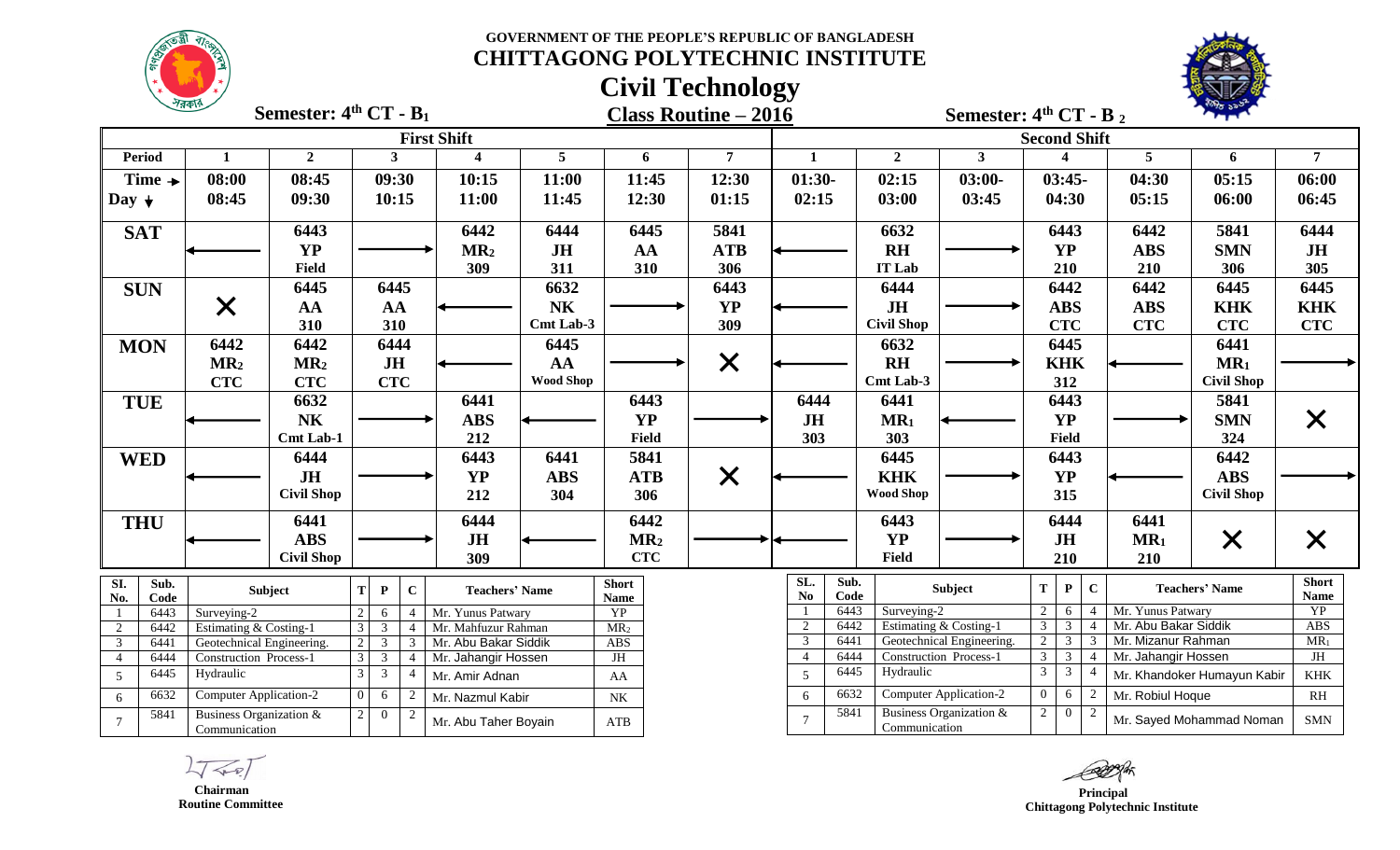



|                                                                                                                    | $\sqrt{N}$                                                                                               | Semester: $5th CT - A1$ |              |                |              |                         |                        |                           | <b>Class Routine - 2016</b>           |                                  |                         |                             | Semester: $5th CT - A_2$                 |                     |                       |                                |
|--------------------------------------------------------------------------------------------------------------------|----------------------------------------------------------------------------------------------------------|-------------------------|--------------|----------------|--------------|-------------------------|------------------------|---------------------------|---------------------------------------|----------------------------------|-------------------------|-----------------------------|------------------------------------------|---------------------|-----------------------|--------------------------------|
|                                                                                                                    |                                                                                                          |                         |              |                |              | <b>First Shift</b>      |                        |                           |                                       |                                  |                         |                             | <b>Second Shift</b>                      |                     |                       |                                |
| <b>Period</b>                                                                                                      | 1                                                                                                        | $\overline{2}$          |              | $\mathbf{3}$   |              | $\overline{\mathbf{4}}$ | 5                      | 6                         | $\overline{7}$                        | $\mathbf{1}$                     | $\overline{2}$          | 3 <sup>1</sup>              | $\overline{\mathbf{4}}$                  | $\overline{5}$      | 6                     | 7                              |
| Time $\rightarrow$                                                                                                 | 08:00                                                                                                    | 08:45                   |              | 09:30          |              | 10:15                   | 11:00                  | 11:45                     | 12:30                                 | $01:30-$                         | 02:15                   | $03:00-$                    | $03:45-$                                 | 04:30               | 05:15                 | 06:00                          |
| Day $\downarrow$                                                                                                   | 08:45                                                                                                    | 09:30                   |              | 10:15          |              | 11:00                   | 11:45                  | 12:30                     | 01:15                                 | 02:15                            | 03:00                   | 03:45                       | 04:30                                    | 05:15               | 06:00                 | 06:45                          |
|                                                                                                                    |                                                                                                          | 6451                    |              |                |              | 6454                    | 6454                   |                           |                                       |                                  | 6454                    |                             | 6453                                     | 6452                | 5840                  |                                |
| <b>SAT</b>                                                                                                         |                                                                                                          | JH                      |              |                |              | $MR_1$                  | MR <sub>1</sub>        | $\times$                  | $\times$                              |                                  | JH                      |                             | <b>SAZ</b>                               | JA                  | <b>RKD</b>            | $\times$                       |
|                                                                                                                    |                                                                                                          | 309                     |              |                |              | 310                     | 310                    |                           |                                       |                                  | 310                     |                             | 310                                      | 310                 | 310                   |                                |
|                                                                                                                    |                                                                                                          | 6452                    |              |                |              | 6455                    | 6453                   |                           |                                       | 6455                             | 6455                    | 6451                        |                                          | 6452                |                       |                                |
| <b>SUN</b>                                                                                                         |                                                                                                          | <b>JA</b>               |              |                |              | <b>SAZ</b>              | <b>SKD</b>             | $\times$                  | $\times$                              | <b>MA</b>                        | <b>MA</b>               | MR <sub>2</sub>             |                                          | JA                  |                       | $\bm{\mathsf{X}}$              |
|                                                                                                                    |                                                                                                          | <b>Field</b>            |              |                |              | 310                     | 310                    |                           |                                       | <b>CTC</b>                       | <b>CTC</b>              | <b>CTC</b>                  |                                          | <b>Field</b>        |                       |                                |
|                                                                                                                    | 6451                                                                                                     | 6452                    |              | 5851           |              |                         | 6453                   |                           |                                       |                                  | 6452                    |                             | 6451                                     | 6453                |                       |                                |
| <b>MON</b>                                                                                                         | JH                                                                                                       | <b>JA</b>               |              | <b>ATB</b>     |              |                         | <b>SKD</b>             |                           | $\times$                              |                                  | <b>JA</b>               |                             | MR <sub>2</sub>                          | <b>SAZ</b>          | $\times$              | $\bm{\mathsf{X}}$              |
|                                                                                                                    | 309                                                                                                      | 309                     |              | 308            |              |                         | 310                    |                           |                                       |                                  | <b>Field</b>            |                             | 309                                      | 309                 |                       |                                |
|                                                                                                                    |                                                                                                          | 6452                    |              |                |              | 6451                    | 6455                   | 6455                      |                                       |                                  | 6453                    |                             | 6452                                     | 5840                | 5851                  |                                |
| <b>TUE</b>                                                                                                         |                                                                                                          | <b>JA</b>               |              |                |              | JH                      | <b>SAZ</b>             | <b>SAZ</b>                |                                       |                                  | <b>SAZ</b>              |                             | JA                                       | <b>RKD</b>          | <b>ATB</b>            |                                |
|                                                                                                                    |                                                                                                          | <b>Field</b>            |              |                |              | 310                     | 310                    | 310                       | $\times$                              |                                  | 310                     |                             | 310                                      | 310                 | 308                   | $\times$                       |
|                                                                                                                    |                                                                                                          |                         |              |                |              |                         |                        |                           |                                       |                                  |                         |                             |                                          |                     |                       |                                |
|                                                                                                                    |                                                                                                          | 6454                    |              |                |              | 5851                    | 6452                   | 5840                      |                                       | 6454                             | 6454                    | 6455                        |                                          | 6451                |                       |                                |
| <b>WED</b>                                                                                                         |                                                                                                          | MR <sub>1</sub>         |              |                |              | <b>ATB</b>              | $J\mathbf{A}$          | <b>MS</b>                 | $\times$                              | JH                               | JH                      | <b>MA</b>                   |                                          | MR <sub>2</sub>     |                       | $\times$                       |
|                                                                                                                    |                                                                                                          | <b>CTC</b>              |              |                |              | 308                     | 305                    | 305                       |                                       | 309                              | 309                     | 309                         |                                          | <b>CTC</b>          |                       |                                |
|                                                                                                                    | 6454                                                                                                     | 5840                    |              | 6453           |              |                         | 6455                   |                           |                                       |                                  | 6455                    |                             | 5851                                     | 6454                |                       |                                |
| <b>THU</b>                                                                                                         | $MR_1$                                                                                                   | <b>MS</b>               |              | <b>SKD</b>     |              |                         | <b>SAZ</b>             |                           | $\times$                              |                                  | <b>MA</b>               |                             | <b>ATB</b>                               | <b>JH</b>           | $\times$              | $\bm{\mathsf{X}}$              |
|                                                                                                                    | 310                                                                                                      | 310                     |              | 309            |              |                         | <b>Civil Shop</b>      |                           |                                       |                                  | <b>Civil Shop</b>       |                             | 308                                      | 305                 |                       |                                |
| SI.<br>Sub.                                                                                                        |                                                                                                          | Subject                 | T.           | $\mathbf{P}$   | $\mathbf{C}$ | <b>Teachers' Name</b>   |                        | <b>Short</b>              |                                       | SL.<br>Sub.<br>N <sub>0</sub>    |                         | Subject                     | ${\bf T}$<br>$\mathbf{P}$<br>$\mathbf C$ |                     | <b>Teachers' Name</b> | <b>Short</b>                   |
| No.<br>Code<br>6451                                                                                                | Foundation Engineering.                                                                                  |                         | 2            | 3              | 3            | Mr. Jahangir Hossen     |                        | <b>Name</b><br>$JH$       |                                       | Code<br>6451                     | Foundation Engineering. |                             | $\mathbf{2}$                             | Mr. Mahfuzur Rahman |                       | <b>Name</b><br>MR <sub>2</sub> |
| 6452<br>2                                                                                                          | Surveying -3                                                                                             |                         | 2            | 6              |              | Mr. Jahangir Alam       |                        | JA                        |                                       | $\overline{2}$<br>6452           | Surveying -3            |                             | $\overline{2}$<br>6<br>$\overline{4}$    | Mr. Jahangir Alam   |                       | JA                             |
| 6453<br>$\overline{3}$                                                                                             | Environmental Engineering-1                                                                              |                         | 2            | $\mathfrak{Z}$ | 3            | Mrs. Supti Kona Devi    |                        | <b>SKD</b>                |                                       | $\overline{3}$<br>6453           |                         | Environmental Engineering-1 | $\overline{2}$<br>3 <sup>7</sup><br>3    | Mr. Shafiul Azam    |                       | SAZ                            |
| 6454<br>$\overline{4}$                                                                                             | Theory of Structure                                                                                      |                         | $\mathbf{3}$ | $\mathbf{3}$   |              | Mr. Mizanur Rahman      |                        | $MR_1$                    |                                       | 6454<br>$\overline{4}$           | Theory of Structure     |                             | 3 <sup>7</sup><br>$\mathbf{3}$           | Mr. Jahangir Hossen |                       | JH                             |
| $\overline{5}$                                                                                                     | 6455<br>$\mathfrak{Z}$<br>$\mathfrak{Z}$<br>Construction process-2<br>Mr. Shafiul Azam<br>$\overline{4}$ |                         |              | <b>SAZ</b>     |              | $\overline{5}$<br>6455  | Construction process-2 |                           | $\overline{3}$<br>$\overline{3}$      | Mrs. Mousumi Akter               |                         | <b>MA</b>                   |                                          |                     |                       |                                |
| 6                                                                                                                  | 5840<br>$\overline{2}$<br><b>Environmental Management</b><br>$\overline{0}$<br>2<br>Mr. Md. Solaiman     |                         |              |                | MS           |                         | 5840<br>6              |                           | <b>Environmental Management</b>       | $\overline{2}$<br>$\overline{0}$ | Mr. Rashel Kanti Das    |                             | RKD                                      |                     |                       |                                |
| 5851<br>$7\phantom{.0}$<br>Book keeping & Accounting<br>$2^{\circ}$<br>$\overline{0}$<br>2<br>Mr. Abu Taher Boyain |                                                                                                          |                         |              | ATB            |              | 5851                    |                        | Book keeping & Accounting | $\overline{2}$<br>$\overline{0}$<br>2 | Mr. Abu Taher Boyain             |                         | ATB                         |                                          |                     |                       |                                |

 **Chairman Routine Committee**

*Principal*  **Chittagong Polytechnic Institute**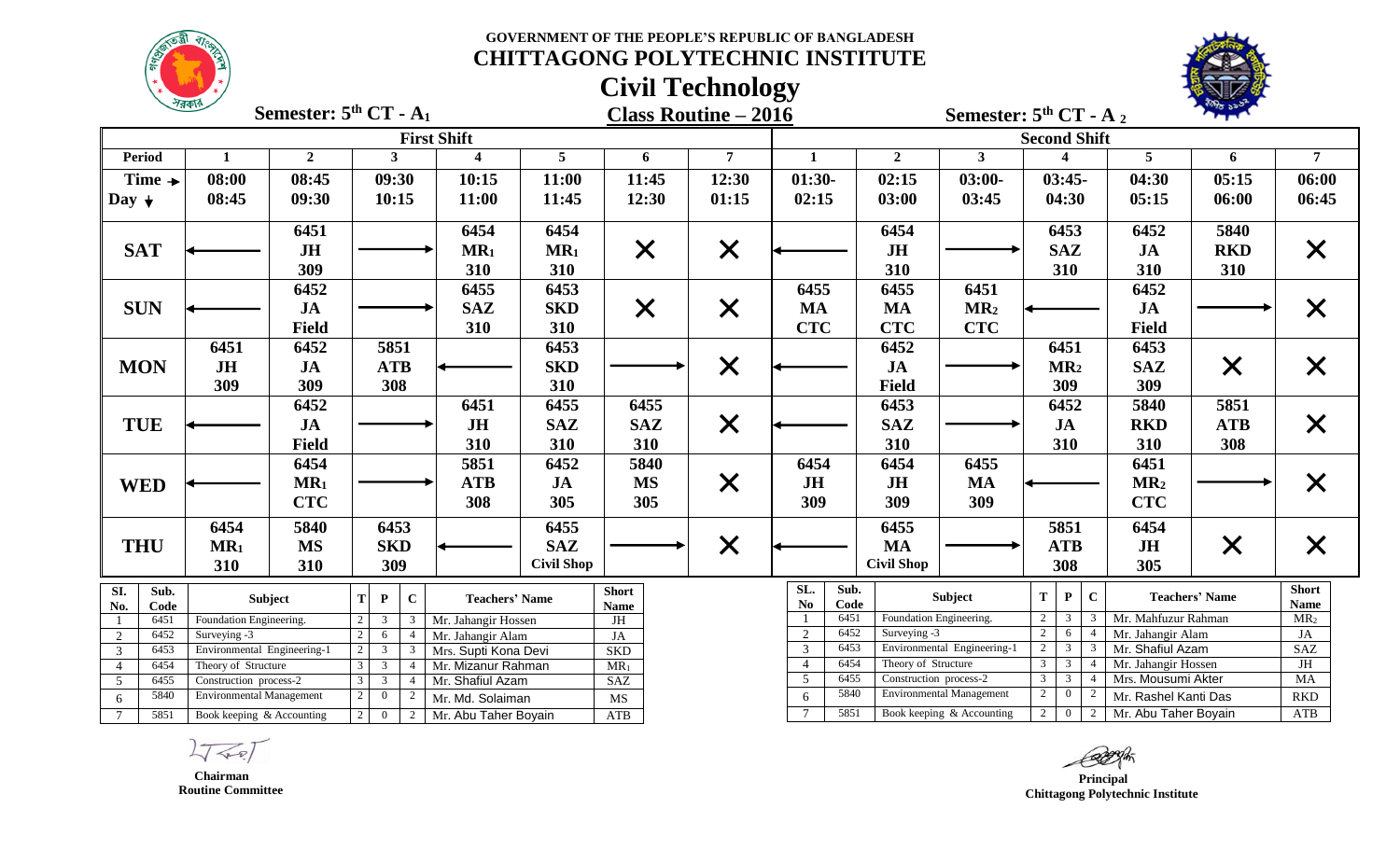

|                                                  |                         |                                                                                                                       |                              |                         |              | <b>Civil Technology</b>     |                   |                                                  |                                 |                                       |                                                       |                                         |                 |                      |
|--------------------------------------------------|-------------------------|-----------------------------------------------------------------------------------------------------------------------|------------------------------|-------------------------|--------------|-----------------------------|-------------------|--------------------------------------------------|---------------------------------|---------------------------------------|-------------------------------------------------------|-----------------------------------------|-----------------|----------------------|
|                                                  | শরকা                    | Semester: $5th$ CT - B <sub>1</sub>                                                                                   |                              |                         |              | <b>Class Routine - 2016</b> |                   |                                                  |                                 | Semester: $5th CT - B_2$              |                                                       |                                         |                 |                      |
|                                                  |                         |                                                                                                                       |                              | <b>First Shift</b>      |              |                             |                   |                                                  |                                 |                                       | <b>Second Shift</b>                                   |                                         |                 |                      |
| <b>Period</b>                                    | $\mathbf{1}$            | $\overline{2}$                                                                                                        | 3 <sup>1</sup>               | $\overline{\mathbf{4}}$ | 5            | 6                           | $\overline{7}$    | $\mathbf{1}$                                     | $\overline{2}$                  | $3^{\circ}$                           |                                                       | 5                                       | 6               | $\overline{7}$       |
| Time $\rightarrow$                               | 08:00                   | 08:45                                                                                                                 | 09:30                        | 10:15                   | 11:00        | 11:45                       | 12:30             | $01:30-$                                         | 02:15                           | $03:00-$                              | $03:45-$                                              | 04:30                                   | 05:15           | 06:00                |
| Day $\downarrow$                                 | 08:45                   | 09:30                                                                                                                 | 10:15                        | 11:00                   | 11:45        | 12:30                       | 01:15             | 02:15                                            | 03:00                           | 03:45                                 | 04:30                                                 | 05:15                                   | 06:00           | 06:45                |
|                                                  |                         | 6455                                                                                                                  |                              | 6453                    | 6451         |                             |                   |                                                  | 6453                            |                                       | 6451                                                  | 6454                                    | 6454            |                      |
| <b>SAT</b>                                       |                         | <b>MA</b>                                                                                                             |                              | <b>SKD</b>              | <b>SAZ</b>   | $\times$                    | $\times$          |                                                  | <b>SA</b>                       |                                       | <b>ABS</b>                                            | MR <sub>1</sub>                         | MR <sub>1</sub> | $\bm{\mathsf{X}}$    |
|                                                  |                         | <b>Civil Shop</b>                                                                                                     |                              | <b>CTC</b>              | <b>CTC</b>   |                             |                   |                                                  | 312                             |                                       | 312                                                   | 305                                     | 305             |                      |
|                                                  |                         | 6454                                                                                                                  |                              | 6452                    | 6455         |                             |                   |                                                  | 6451                            |                                       | 6453                                                  | 645                                     | 5840            |                      |
| <b>SUN</b>                                       |                         | <b>JH</b>                                                                                                             |                              | <b>YP</b>               | <b>MA</b>    | X                           | $\bm{\mathsf{X}}$ |                                                  | <b>ABS</b>                      |                                       | <b>SA</b>                                             | <b>YP</b>                               | <b>RKD</b>      | X                    |
|                                                  |                         | <b>CTC</b>                                                                                                            |                              | <b>CTC</b>              | <b>CTC</b>   |                             |                   |                                                  | 311                             |                                       | 310                                                   | 310                                     | 310             |                      |
|                                                  | 5840                    | 6453                                                                                                                  | 5851                         |                         | 6452         |                             |                   |                                                  | 6452                            |                                       | 6454                                                  | 5840                                    |                 | 6455                 |
| <b>MON</b>                                       | <b>MS</b>               | <b>SKD</b>                                                                                                            | <b>ATB</b>                   |                         | <b>YP</b>    |                             | $\times$          |                                                  | <b>YP</b>                       |                                       | $MR_1$                                                | <b>RKD</b>                              | $\times$        | <b>SAZ</b>           |
|                                                  | 310                     | 310                                                                                                                   | 308                          |                         | <b>Field</b> |                             |                   |                                                  | <b>Field</b>                    |                                       | 310                                                   | 310                                     |                 | 310                  |
|                                                  |                         | 6453                                                                                                                  |                              | 6451                    | 6454         | 6454                        |                   | 6452                                             | 6451                            |                                       | 6454                                                  |                                         | 5851            |                      |
| <b>TUE</b>                                       |                         | <b>SKD</b>                                                                                                            |                              | <b>SAZ</b>              | <b>JH</b>    | <b>JH</b>                   | $\times$          | <b>YP</b>                                        | <b>ABS</b>                      |                                       | MR <sub>1</sub>                                       |                                         | <b>ATB</b>      | $\times$             |
|                                                  |                         | 310                                                                                                                   |                              | <b>CTC</b>              | <b>CTC</b>   | <b>CTC</b>                  |                   | 312                                              | 312                             |                                       | <b>CTC</b>                                            |                                         | 308             |                      |
|                                                  | 6455                    | 5840                                                                                                                  | 6452                         | 5851                    |              | 6451                        |                   |                                                  | 6452                            |                                       | 6455                                                  | 6455                                    |                 |                      |
| <b>WED</b>                                       | <b>MA</b>               | <b>MS</b>                                                                                                             | <b>YP</b>                    | <b>ATB</b>              |              | <b>SAZ</b>                  |                   |                                                  | <b>YP</b>                       |                                       | <b>SAZ</b>                                            | <b>SAZ</b>                              | $\times$        | $\bm{\mathsf{X}}$    |
|                                                  | 310                     | 310                                                                                                                   | 310                          | 308                     |              | <b>Civil Shop</b>           |                   |                                                  | <b>Field</b>                    |                                       | 305                                                   | 305                                     |                 |                      |
|                                                  | 6454                    | 6455                                                                                                                  |                              | 6452                    |              |                             |                   |                                                  | 6455                            |                                       | 5851                                                  | 6453                                    |                 |                      |
| <b>THU</b>                                       | <b>JH</b>               | <b>MA</b>                                                                                                             |                              | <b>YP</b>               |              | $\times$                    | $\times$          |                                                  | <b>SAZ</b>                      |                                       | <b>ATB</b>                                            | <b>SA</b>                               | $\times$        | $\bm{\mathsf{X}}$    |
|                                                  | <b>CTC</b>              | <b>CTC</b>                                                                                                            |                              | <b>Field</b>            |              |                             |                   |                                                  | <b>Civil Shop</b>               |                                       | 308                                                   | 310                                     |                 |                      |
| Sub.<br>SI.<br>No.<br>Code                       |                         | Subject                                                                                                               | $\bf C$<br>T<br>$\mathbf{P}$ | <b>Teachers' Name</b>   |              | <b>Short</b><br><b>Name</b> |                   | SL.<br>Sub.<br>N <sub>0</sub><br>Code            |                                 | Subject                               | T<br>$\mathbf{P}$<br>$\mathbf C$                      | <b>Teachers' Name</b>                   |                 | <b>Short</b><br>Name |
| 6451                                             | Foundation Engineering. |                                                                                                                       | 3<br>3                       | Mr. Shafiul Azam        |              | SAZ                         |                   | 6451                                             | Foundation Engineering.         |                                       | $\overline{2}$<br>$\overline{3}$<br>3                 | Mr. Abu Bakar Siddik                    |                 | <b>ABS</b>           |
| 6452<br>2                                        | Surveying -3            |                                                                                                                       | 6<br>$\boldsymbol{\Lambda}$  | Mr. Yunus Patwary       |              | <b>YP</b>                   |                   | 6452<br>$\overline{2}$                           | Surveying -3                    |                                       | $\overline{2}$<br>6<br>$\overline{4}$                 | Mr. Yunus Patwary                       |                 | YP                   |
| $\mathfrak{Z}$<br>6453<br>6454<br>$\overline{4}$ | Theory of Structure     | $\mathbf{3}$<br>Environmental Engineering-1<br>$\overline{3}$<br>Mrs. Supti Kona Devi                                 |                              |                         |              | <b>SKD</b><br>JH            |                   | 6453<br>$\mathfrak{Z}$<br>6454<br>$\overline{4}$ | Theory of Structure             | Environmental Engineering-1           | $\overline{2}$<br>3<br>$\mathbf{3}$<br>$\overline{3}$ | Mrs. Serina Akter<br>Mr. Mizanur Rahman |                 | SA<br>$MR_1$         |
| 6455<br>5                                        | Construction process-2  | 3 <sup>7</sup><br>Mr. Jahangir Hossen<br>$\overline{4}$<br>$\mathfrak{Z}$<br>3<br>Mr. Mousumi Akter<br>$\overline{4}$ |                              |                         |              | <b>MA</b>                   |                   | 6455<br>5                                        | Construction process-2          |                                       | 3 <sup>7</sup><br>$\overline{3}$                      | Mr. Shafiul Azam                        |                 | <b>SAZ</b>           |
| 5840<br>6                                        |                         | <b>Environmental Management</b><br>$\overline{c}$<br>$\overline{0}$<br>$\overline{2}$<br>Mr. Md. Solaiman             |                              |                         | MS           |                             | 5840<br>6         |                                                  | <b>Environmental Management</b> | $\overline{2}$<br>$\overline{0}$<br>2 | Mr. Rashel Kanti Das                                  |                                         | <b>RKD</b>      |                      |
| $\tau$<br>5851                                   |                         | Book keeping & Accounting<br>$\overline{0}$<br>2<br>Mr. Abu Taher Boyain                                              |                              |                         |              | <b>ATB</b>                  |                   | 5851<br>$\tau$                                   |                                 | Book keeping & Accounting             | $\overline{2}$<br>2<br>$\overline{0}$                 | Mr. Abu Taher Boyain                    |                 | <b>ATB</b>           |

 **Chairman Routine Committee**

 **Principal Chittagong Polytechnic Institute**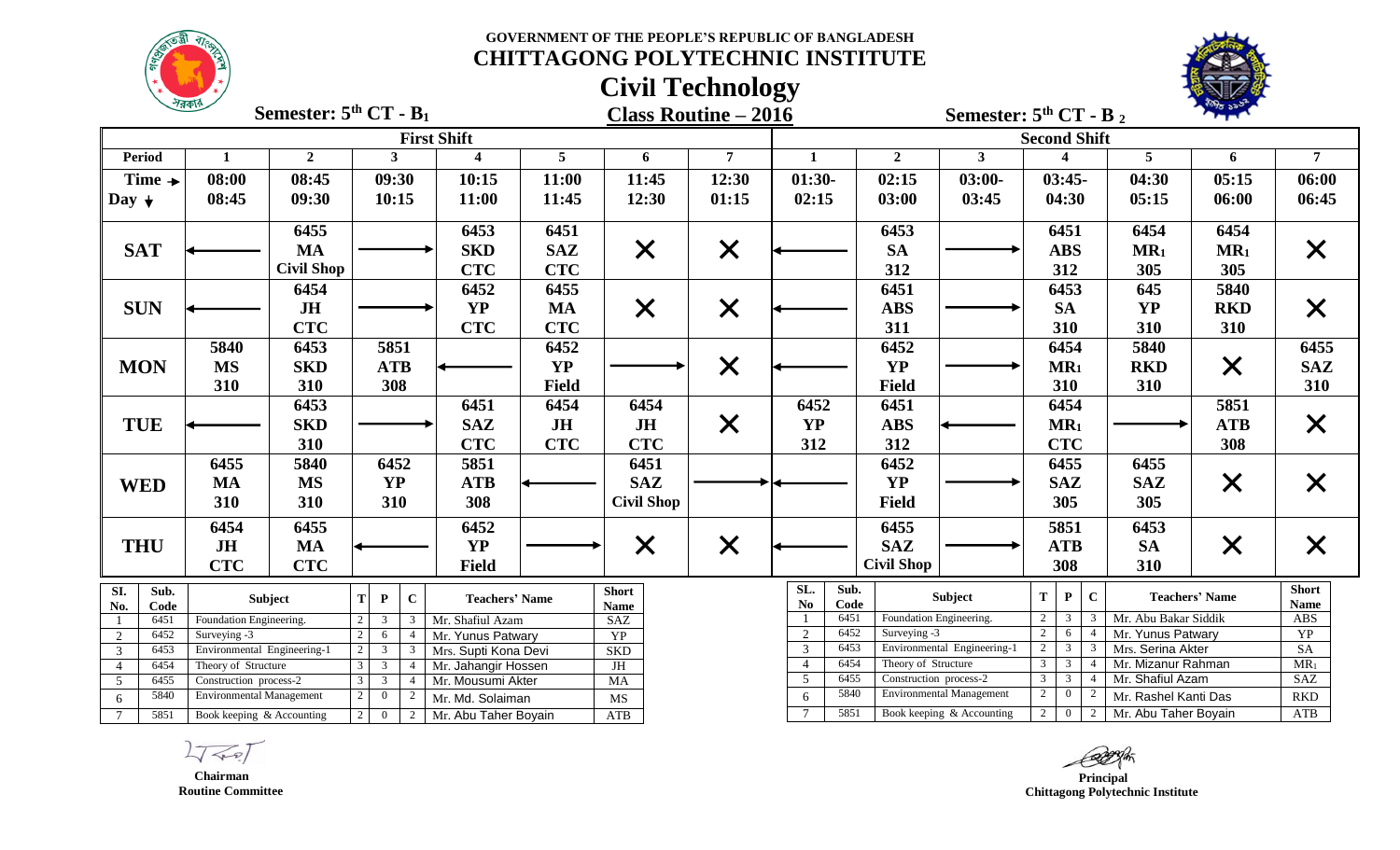



|                                | 18915                                                 |                | Semester: $7th CT - A1$                                                      |                           |                            |                             | <b>Class Routine - 2016</b> |                                |                        | Semester: $7th CT - A_2$         |                     |                                  |                          |                     |                           |                             |
|--------------------------------|-------------------------------------------------------|----------------|------------------------------------------------------------------------------|---------------------------|----------------------------|-----------------------------|-----------------------------|--------------------------------|------------------------|----------------------------------|---------------------|----------------------------------|--------------------------|---------------------|---------------------------|-----------------------------|
|                                |                                                       |                |                                                                              | <b>First Shift</b>        |                            |                             |                             |                                |                        |                                  | <b>Second Shift</b> |                                  |                          |                     |                           |                             |
| <b>Period</b>                  | 1                                                     | $\overline{2}$ | $\mathbf{3}$                                                                 | $\overline{\mathbf{4}}$   | $5\overline{)}$            | 6                           | $\overline{7}$              | $\mathbf{1}$                   | $\overline{2}$         | 3 <sup>1</sup>                   |                     | $\boldsymbol{\Lambda}$           |                          | $5\phantom{.0}$     | 6                         | $\overline{7}$              |
| Time $\rightarrow$             | 08:00                                                 | 08:45          | 09:30                                                                        | 10:15                     | 11:00                      | 11:45                       | 12:30                       | $01:30-$                       | 02:15                  | $03:00-$                         |                     | $03:45-$                         |                          | 04:30               | 05:15                     | 06:00                       |
| Day $\downarrow$               | 08:45                                                 | 09:30          | 10:15                                                                        | 11:00                     | 11:45                      | 12:30                       | 01:15                       | 02:15                          | 03:00                  | 03:45                            |                     | 04:30                            |                          | 05:15               | 06:00                     | 06:45                       |
|                                |                                                       | 6471           |                                                                              | 5853                      | 6474                       | 6474                        |                             |                                | 6475                   |                                  |                     | 6471                             |                          |                     | 6476                      |                             |
| <b>SAT</b>                     |                                                       | AM             |                                                                              | <b>MB</b>                 | <b>AMH</b>                 | <b>AMH</b>                  | $\times$                    |                                | AA                     |                                  |                     | AM                               |                          |                     | <b>YP</b>                 |                             |
|                                |                                                       | 305            |                                                                              | 306                       | 309                        | 309                         |                             |                                | 305                    |                                  |                     | 305                              |                          |                     | <b>Field</b>              |                             |
|                                |                                                       | 6473           |                                                                              | 6475                      | 6471                       |                             |                             |                                | 6471                   |                                  |                     | 6473                             |                          | 6475                | 6475                      |                             |
| <b>SUN</b>                     |                                                       | <b>MA</b>      |                                                                              | <b>KHK</b>                | AM                         | $\times$                    | $\times$                    |                                | AM                     |                                  |                     | <b>AMH</b>                       |                          | AA                  | AA                        | X                           |
|                                |                                                       | 305            |                                                                              | 309                       | 309                        |                             |                             |                                | 305                    |                                  |                     | 305                              |                          | 305                 | 305                       |                             |
|                                |                                                       | 6476           |                                                                              | 5853                      | 6472                       | 6473                        |                             |                                | 6474                   |                                  |                     | 6471                             |                          | 6471                | 6472                      |                             |
| <b>MON</b>                     |                                                       | <b>AMH</b>     |                                                                              | <b>MB</b>                 | <b>MS</b>                  | <b>MA</b>                   | $\times$                    |                                | <b>SAZ</b>             |                                  |                     | AM                               |                          | AM                  | <b>MSI</b>                | X                           |
|                                |                                                       | <b>Field</b>   |                                                                              | 306                       | 309                        | 309                         |                             |                                | 305                    |                                  |                     | 305                              |                          | 305                 | 305                       |                             |
|                                |                                                       | 6474           |                                                                              | 6475                      |                            | 6472                        |                             | 6474                           | 6475                   |                                  |                     |                                  |                          | 6473                |                           |                             |
| <b>TUE</b>                     |                                                       | <b>AMH</b>     |                                                                              | <b>KHK</b>                |                            | <b>MS</b>                   |                             | <b>SAZ</b>                     | AA                     | $\times$                         |                     |                                  |                          | <b>AMH</b>          |                           | X                           |
|                                |                                                       | 309            |                                                                              | 309                       |                            | 309                         |                             | 305                            | 305                    |                                  |                     |                                  |                          | 305                 |                           |                             |
|                                | 6471                                                  | 6471           | 6474                                                                         |                           | 6475                       |                             |                             |                                | 6472                   |                                  |                     | 5853                             |                          |                     | 6476                      |                             |
| <b>WED</b>                     | AM                                                    | AM             | <b>AMH</b>                                                                   |                           | <b>KHK</b>                 |                             | $\times$                    |                                | <b>MSI</b>             |                                  |                     | <b>MB</b>                        |                          |                     | <b>YP</b>                 |                             |
|                                | 309                                                   | 309            | 309                                                                          |                           | 309                        |                             |                             |                                | 305                    |                                  |                     | 306                              |                          |                     | <b>Field</b>              |                             |
|                                | 6473                                                  | 6475           |                                                                              | 6472                      |                            | 6476                        |                             | 5853                           | 6472                   | 6473                             |                     | 6474                             |                          | 6474                |                           |                             |
| <b>THU</b>                     | <b>MA</b>                                             | <b>KHK</b>     | $\times$                                                                     | <b>MS</b>                 |                            | <b>AMH</b>                  |                             | <b>MB</b>                      | <b>MSI</b>             | <b>AMH</b>                       |                     | <b>SAZ</b>                       |                          | <b>SAZ</b>          | $\times$                  |                             |
|                                | 309                                                   | 309            |                                                                              | 305                       |                            | <b>Field</b>                |                             | 306                            | 305                    | 305                              |                     | 305                              |                          | 305                 |                           |                             |
| SI.<br>Sub.<br>No.<br>Code     |                                                       | Subject        | $\mathbf C$<br>T<br>${\bf P}$                                                |                           | <b>Teachers' Name</b>      | <b>Short</b><br><b>Name</b> |                             | SL.<br>Sub.<br>No<br>Code      |                        | Subject                          | $\mathbf T$         | ${\bf P}$                        | $\mathbf{C}$             |                     | <b>Teachers' Name</b>     | <b>Short</b><br><b>Name</b> |
| 6471                           | <b>Estimating and Costing -2</b>                      |                | $\overline{3}$<br>$\mathbf{3}$<br>$\overline{4}$                             | Mr. Abdul Momin           |                            | $\mathbf{A}\mathbf{M}$      |                             | 6471                           |                        | <b>Estimating and Costing -2</b> | 3                   | 3                                |                          | Mr. Abdul Momin     |                           | AM                          |
| 6472<br>2                      | Environmental Engineering-2                           |                | $\mathbf{3}$<br>$\mathcal{R}$                                                | Mr. Md. Solaiman          |                            | MS                          |                             | $\overline{2}$<br>6472         |                        | Environmental Engineering-2      | 2                   | $\mathbf{3}$                     |                          |                     | Mr. Mohammad Saidul Islam | MSI                         |
| 6473<br>3                      | <b>Transportation Engg-2</b>                          |                | $\mathbf{3}$<br>3                                                            | Mrs. Mousumi Akter        |                            | MA                          |                             | $\overline{3}$<br>6473<br>6474 |                        | <b>Transportation Engg-2</b>     | 2<br>$\overline{3}$ | 3 <sup>1</sup><br>$\overline{3}$ | $\boldsymbol{\varDelta}$ |                     | Mr. Abdul Mannan Howlader | AMH                         |
| 6474<br>$\overline{4}$<br>6475 | Design of Structure -2<br>Hydrology & Water Resources |                | $\mathbf{3}$<br>3<br>$\overline{4}$<br>3 <sup>7</sup><br>3<br>$\overline{4}$ | Mr. Abdul Mannan Howlader |                            | AMH                         |                             | $\overline{4}$<br>6475         | Design of Structure -2 | Hydrology & Water Resources      | $\overline{3}$      | $\overline{\mathbf{3}}$          |                          | Mr. Shafiul Azam    |                           | SAZ                         |
| 5                              | Engineering                                           |                |                                                                              |                           | Mr. Kondoker Homayun Kabir | $\operatorname{KHK}$        |                             | 5                              | Engineering            |                                  |                     |                                  |                          | Mr. Amir Adnan      |                           | AA                          |
| 6476<br>6                      | Civil Engineering Project                             |                | 6                                                                            | Mr. Abdul Mannan Howlader |                            | AMH                         |                             | 6476<br>6                      |                        | Civil Engineering Project        | $\Omega$            | 6                                |                          | Mr. Yunus Patwary   |                           | YP                          |
| 5871<br>$7\overline{ }$        | Entrepreneurship                                      |                | $\overline{0}$<br>2 <sup>1</sup><br>$\overline{2}$                           | Mr. Musaddaqul Bari       |                            | MB                          |                             | 5871                           | Entrepreneurship       |                                  | $\overline{2}$      | $\overline{0}$                   | 2                        | Mr. Musaddaqul Bari |                           | MB                          |

 $\sqrt{P}$ 

 **Chairman Routine Committee**

 **Principal Chittagong Polytechnic Institute**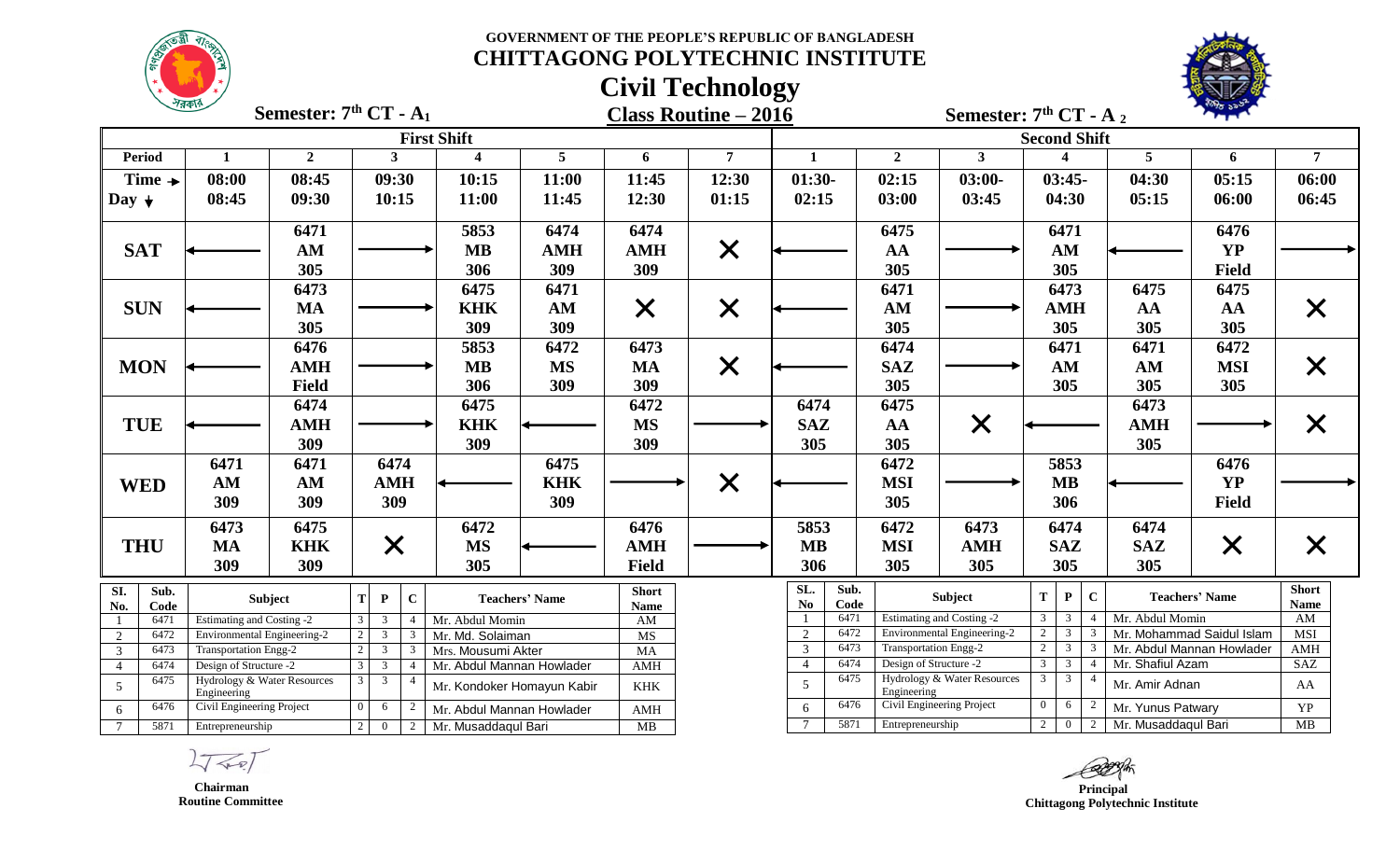



|                                | $\frac{1}{2}$                              | Semester: $7th CT - B1$ |                                  |                           |                       |                                | <b>Class Routine - 2016</b> |                                       |                        | Semester: $7th CT - B_2$    |                                |                                  |                |                         |                            |                      |
|--------------------------------|--------------------------------------------|-------------------------|----------------------------------|---------------------------|-----------------------|--------------------------------|-----------------------------|---------------------------------------|------------------------|-----------------------------|--------------------------------|----------------------------------|----------------|-------------------------|----------------------------|----------------------|
|                                |                                            |                         |                                  | <b>First Shift</b>        |                       |                                |                             |                                       |                        |                             | <b>Second Shift</b>            |                                  |                |                         |                            |                      |
| <b>Period</b>                  | 1                                          | $\overline{2}$          | $\mathbf{3}$                     | $\overline{\mathbf{4}}$   | $5\overline{)}$       | 6                              | $\overline{7}$              | $\mathbf{1}$                          | $\overline{2}$         | 3 <sup>1</sup>              |                                | $\boldsymbol{\Lambda}$           |                | $\overline{5}$          | 6                          | $\overline{7}$       |
| Time $\rightarrow$             | 08:00                                      | 08:45                   | 09:30                            | 10:15                     | 11:00                 | 11:45                          | 12:30                       | $01:30-$                              | 02:15                  | $03:00-$                    |                                | $03:45-$                         |                | 04:30                   | 05:15                      | 06:00                |
| Day $\star$                    | 08:45                                      | 09:30                   | 10:15                            | 11:00                     | 11:45                 | 12:30                          | 01:15                       | 02:15                                 | 03:00                  | 03:45                       |                                | 04:30                            |                | 05:15                   | 06:00                      | 06:45                |
|                                |                                            | 6471                    |                                  | 5853                      |                       | 6472                           |                             |                                       | 6471                   |                             |                                | 6474                             |                |                         | 6472                       |                      |
| <b>SAT</b>                     |                                            | MR <sub>2</sub>         |                                  | <b>MB</b>                 |                       | <b>MS</b>                      |                             |                                       | <b>ABS</b>             |                             |                                | <b>AMH</b>                       |                |                         | <b>MSI</b>                 |                      |
|                                |                                            | <b>CTC</b>              |                                  | 306                       |                       | 305                            |                             |                                       | <b>CTC</b>             |                             |                                | 309                              |                |                         | 309                        |                      |
|                                |                                            | 6476                    |                                  | 6473                      | 6474                  |                                |                             |                                       | 6473                   |                             |                                | 6475                             |                | 6474                    | 6474                       |                      |
| <b>SUN</b>                     |                                            | <b>KHK</b>              |                                  | <b>AMH</b>                | <b>SAZ</b>            | $\times$                       | $\times$                    |                                       | $MR_1$                 |                             |                                | <b>KHK</b>                       |                | <b>AMH</b>              | <b>AMH</b>                 | $\bm{\mathsf{X}}$    |
|                                |                                            | <b>Field</b>            |                                  | 305                       | 305                   |                                |                             |                                       | 309                    |                             |                                | 309                              |                | 309                     | 309                        |                      |
|                                |                                            | 6475                    |                                  | 5853                      | 6473                  | 6472                           |                             |                                       | 6475                   |                             |                                |                                  |                | 6476                    |                            |                      |
| <b>MON</b>                     |                                            | AA                      |                                  | <b>MB</b>                 | <b>AMH</b>            | <b>MS</b>                      | $\times$                    |                                       | <b>KHK</b>             |                             |                                |                                  |                | <b>SAZ</b>              |                            | $\bm{\mathsf{X}}$    |
|                                |                                            | 305                     |                                  | 306                       | 305                   | 305                            |                             |                                       | 309                    |                             |                                |                                  |                | <b>Field</b>            |                            |                      |
|                                |                                            | 6474                    |                                  | 6475                      | 6475                  |                                |                             | 6473                                  | 6472                   | 6471                        |                                | 6475                             |                | 6475                    |                            |                      |
| <b>TUE</b>                     |                                            | <b>SAZ</b>              |                                  | AA                        | AA                    | $\bm{\mathsf{X}}$              | $\times$                    | MR <sub>1</sub>                       | <b>MSI</b>             | <b>ABS</b>                  |                                | <b>KHK</b>                       |                | <b>KHK</b>              | $\times$                   | $\bm{\mathsf{X}}$    |
|                                |                                            | 305                     |                                  | 305                       | 305                   |                                |                             | 309                                   | 309                    | 309                         |                                | 309                              |                | 309                     |                            |                      |
|                                | 6475                                       | 6474                    | 6474                             | 6471                      |                       | 6473                           |                             |                                       | 6476                   |                             |                                | 5853                             |                | 6473                    | 6472                       |                      |
| <b>WED</b>                     | AA                                         | <b>SAZ</b>              | <b>SAZ</b>                       | MR <sub>2</sub>           |                       | <b>AMH</b>                     |                             |                                       | <b>SAZ</b>             |                             |                                | <b>MB</b>                        |                | MR <sub>1</sub>         | <b>MSI</b>                 | $\bm{\mathsf{X}}$    |
|                                | 305                                        | 305                     | 305                              | 305                       |                       | <b>CTC</b>                     |                             |                                       | <b>Field</b>           |                             |                                | 306                              |                | 309                     | 309                        |                      |
|                                | 6471                                       | 6471                    | 6472                             |                           | 6476                  |                                |                             | 5853                                  | 6471                   | 6471                        |                                |                                  |                | 6474                    |                            |                      |
| <b>THU</b>                     | MR <sub>2</sub>                            | MR <sub>2</sub>         | <b>MS</b>                        |                           | <b>KHK</b>            |                                | $\times$                    | <b>MB</b>                             | <b>ABS</b>             | <b>ABS</b>                  |                                |                                  |                | <b>AMH</b>              |                            | $\bm{\mathsf{X}}$    |
|                                | 305                                        | 305                     | 305                              |                           | <b>Field</b>          |                                |                             | 306                                   | 309                    | 309                         |                                |                                  |                | 309                     |                            |                      |
| SI.<br>Sub.<br>No.<br>Code     |                                            | <b>Subject</b>          | $\mathbf{C}$<br>P                |                           | <b>Teachers' Name</b> | <b>Short</b>                   |                             | SL.<br>Sub.<br>N <sub>o</sub><br>Code |                        | Subject                     | $\mathbf T$                    | ${\bf P}$                        | $\mathbf C$    |                         | <b>Teachers' Name</b>      | <b>Short</b><br>Name |
| 6471                           | <b>Estimating and Costing -2</b>           |                         | $\mathbf{3}$<br>$\mathbf{3}$     | Mr. Mahfuzur Rahman       |                       | <b>Name</b><br>MR <sub>2</sub> |                             | 6471                                  |                        | Estimating and Costing -2   | 3                              | 3                                |                | Mr. Abu Bakar Siddik    |                            | ABS                  |
| 6472<br>2                      | Environmental Engineering-2                |                         | $\mathbf{3}$<br>3                | Mr. Md. Solaiman          |                       | MS                             |                             | $\overline{2}$<br>6472                |                        | Environmental Engineering-2 |                                | 3 <sup>7</sup>                   |                |                         | Mr. Mohammad Saidul Islam  | MSI                  |
| 6473<br>$\overline{3}$         | Transportation Engg-2                      |                         | $\mathfrak{Z}$<br>3              | Mr. Abdul Mannan Howlader |                       | AMH                            |                             | $\overline{3}$<br>6473                | Transportation Engg-2  |                             | 2                              | $\overline{3}$                   |                | Mr. Mizanur Rahman      |                            | $MR_1$               |
| 6474<br>$\overline{4}$<br>6475 | Design of Structure -2                     |                         | $\mathfrak{Z}$<br>$\overline{3}$ | Mr. Shafiul Azam          |                       | SAZ                            |                             | 6474<br>$\overline{4}$<br>6475        | Design of Structure -2 | Hydrology & Water Resources | $\mathbf{3}$<br>3 <sup>1</sup> | $\overline{3}$<br>3 <sup>1</sup> | $\overline{A}$ |                         | Mr. Abdul Mannan Howlader  | AMH                  |
| $\overline{5}$                 | Hydrology & Water Resources<br>Engineering |                         | $\overline{4}$                   | Mr. Amir Adnan            |                       | AA                             |                             | 5                                     | Engineering            |                             |                                |                                  |                |                         | Mr. Kondoker Homayun Kabir | KHK                  |
| 6476<br>6                      | Civil Engineering Project                  |                         | 6                                | Mr. Abdul Mannan Howlader |                       | AMH                            |                             | 6476<br>6                             |                        | Civil Engineering Project   | $\Omega$                       | 6                                |                | Mr. Shafiul Azam        |                            | SAZ                  |
| $7\overline{ }$<br>5871        | Entrepreneurship<br>$\overline{0}$<br>2    |                         |                                  | Mr. Musaddaqul Bari       |                       | MB                             |                             | 5871<br>$\overline{7}$                | Entrepreneurship       |                             | 2                              | $\overline{0}$                   | 2 <sup>1</sup> | Mr. Mr. Musaddaqul Bari |                            | MB                   |

 $2777$ 

 **Chairman Routine Committee**

 **Principal Chittagong Polytechnic Institute**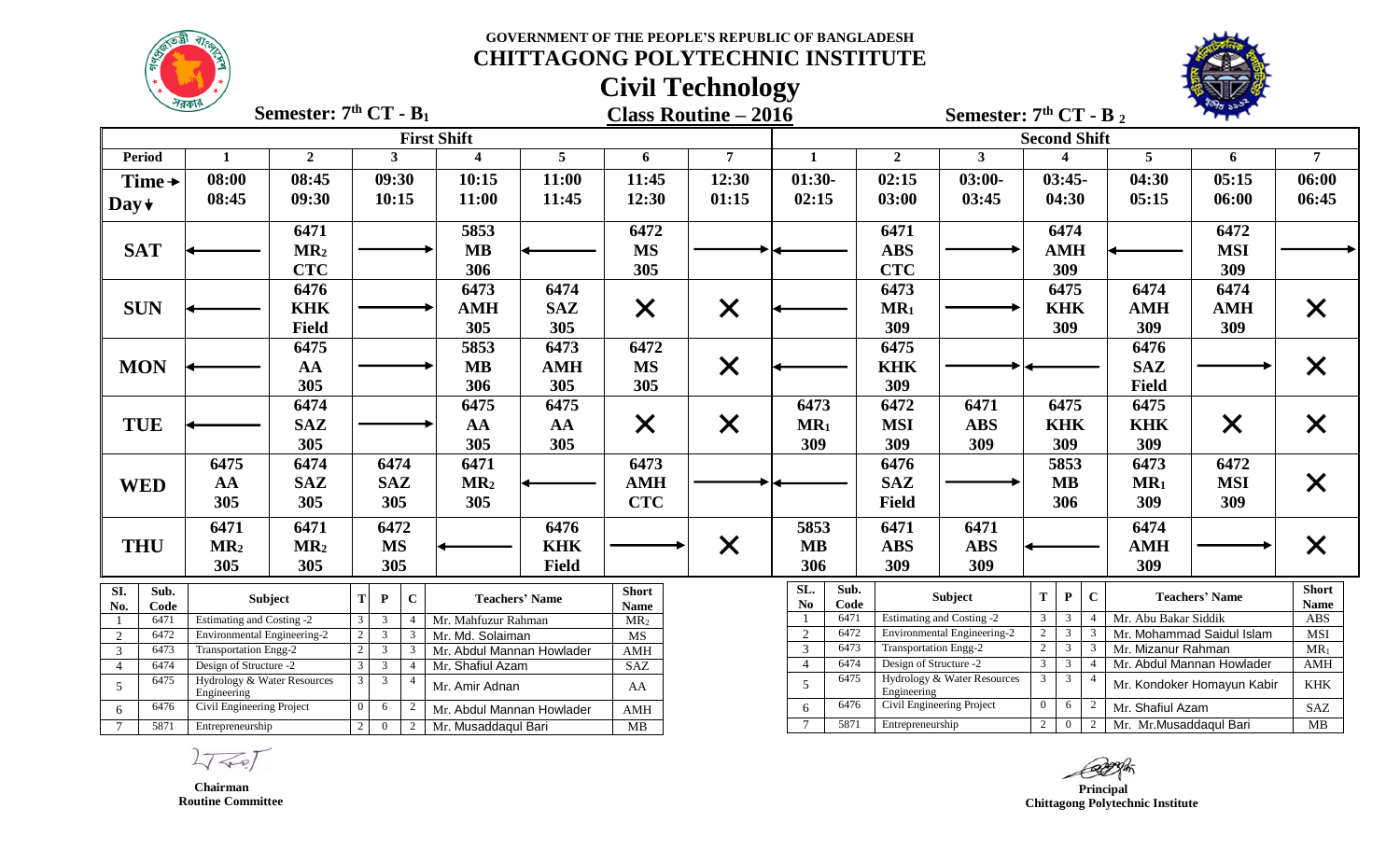



### **Lab / Workshop: Civil Shop**

**Class Load: 24+24=48**

|                                 |                            |                                             |                                  | <b>FIRST SHIFT</b> |                                |                              |                |                                     |                                                     |                                            | <b>SECOND SHIFT</b>      |                              |                                                  |                |
|---------------------------------|----------------------------|---------------------------------------------|----------------------------------|--------------------|--------------------------------|------------------------------|----------------|-------------------------------------|-----------------------------------------------------|--------------------------------------------|--------------------------|------------------------------|--------------------------------------------------|----------------|
| Period                          |                            | $\mathbf{2}$                                |                                  |                    | 5                              | -6                           | 7              |                                     | $\mathbf{2}$                                        | 3                                          |                          | 5                            | 6                                                |                |
| <b>Time</b><br>Day $\downarrow$ | 08:00<br>08:45             | 08:45<br>09:30                              | 09:30<br>10:15                   | 10:15<br>11:00     | 11:00<br>11:45                 | 11:45<br>12:30               | 12:30<br>01:15 | $01:30-$<br>02:15                   | 02:15<br>03:00                                      | $03:00-$<br>03:45                          | $03:45-$<br>04:30        | 04:30<br>05:15               | 05:15<br>06:00                                   | 06:00<br>06:45 |
| <b>SAT</b>                      | 6471<br><b>7CT-A</b><br>AM | 6455<br>$4/CT-B$<br>MA                      | 6442<br>4CT<br><b>ABS</b>        |                    | 6444<br>$4/CT - A$<br>AM       |                              |                |                                     | 6474<br>$7/CT-B$<br><b>ABS</b>                      |                                            |                          |                              |                                                  |                |
| <b>SUN</b>                      |                            |                                             |                                  |                    |                                |                              |                | 1012<br>$2/CT-A$<br>MR <sub>2</sub> | 6444<br>$4/CT-B$<br>JH                              | 6451<br>$4/CT-B \rightarrow$<br><b>ABS</b> |                          |                              |                                                  |                |
| <b>MON</b>                      |                            | 1012<br>$2/CT-A$<br>$AM$                    |                                  |                    |                                | 6441<br>$4/CT - A$<br>$MR_1$ |                |                                     | 1012<br>2/Ent<br><b>MA</b>                          |                                            |                          |                              | 6442<br>6441<br>$4/CT-B$<br>$4/CT - A$<br>$MR_1$ |                |
| TUE                             | 7CT                        | 6474<br>6442<br>4CT-A<br>AM<br><b>ABS</b>   | 1012<br>1012<br>2Ent<br>MU<br>MA | 2PT                |                                |                              |                |                                     | 1012<br>$2/CT-A$<br>MR <sub>2</sub>                 |                                            |                          | 6441<br>$4/CT - A$<br>$MR_1$ |                                                  |                |
| <b>WED</b>                      |                            | 6444<br>1012<br>$2/CT-B$<br>MR <sub>2</sub> | $4/CT-B$<br>JH                   |                    |                                | 6451<br>$5/CT-B$             |                |                                     | 6444<br>$4/CT - A$<br>AM                            |                                            |                          |                              | 6442<br>$4/CT-B$                                 |                |
| <b>THU</b>                      |                            | 6441<br>$4/CT-B$<br><b>ABS</b>              |                                  |                    | 6455<br>$5/CT-A$<br><b>SAZ</b> |                              |                |                                     | 6455<br>6455<br>$5/CT-A$<br><b>SAZ</b><br><b>MA</b> | $5/CT-B$                                   | 1012<br>$2/CT-B$<br>$AM$ |                              | 6441<br>$4/CT-B$<br><b>ABS</b>                   |                |

 $2777$ 

 **Principal Chittagong Polytechnic Institute**

 **Chairman Routine Committee**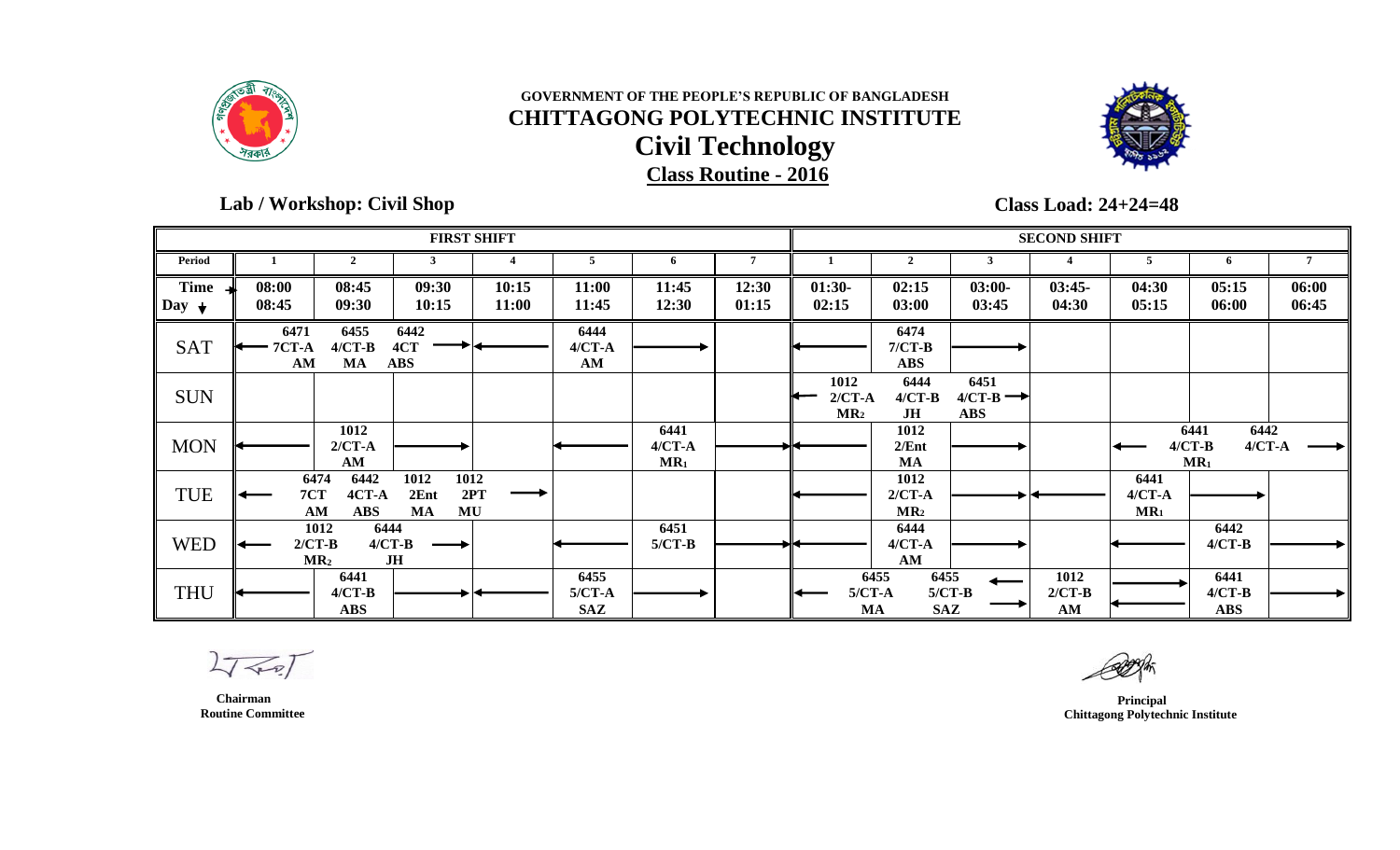



 **Lab / Workshop: Survey Shop** 

# **Class Load: 24+24=48**

|                       |                |                                     |                | <b>FIRST SHIFT</b>            |                               |                                   |                |                   |                                                         |                   | <b>SECOND SHIFT</b>           |                        |                          |                |
|-----------------------|----------------|-------------------------------------|----------------|-------------------------------|-------------------------------|-----------------------------------|----------------|-------------------|---------------------------------------------------------|-------------------|-------------------------------|------------------------|--------------------------|----------------|
| Period                |                | $\overline{2}$                      | 3              |                               | 5                             | 6                                 | $\overline{7}$ |                   | $\mathbf{2}$                                            | 3                 |                               | 5                      | 6                        |                |
| <b>Time</b><br>$\log$ | 08:00<br>08:45 | 08:45<br>09:30                      | 09:30<br>10:15 | 10:15<br>11:00                | 11:00<br>11:45                | 11:45<br>12:30                    | 12:30<br>01:15 | $01:30-$<br>02:15 | 02:15<br>03:00                                          | $03:00-$<br>03:45 | $03:45-$<br>04:30             | 04:30<br>05:15         | 05:15<br>06:00           | 06:00<br>06:45 |
| <b>SAT</b>            |                | 6443<br>$4/CT-B$<br><b>YP</b>       |                |                               |                               |                                   |                |                   |                                                         |                   |                               |                        |                          |                |
| <b>SUN</b>            |                | 6452<br>$5/CT-A$<br>JA              |                |                               |                               | 6443<br>$4/CT-A$<br>$J\mathbf{A}$ |                |                   |                                                         |                   |                               | 6452<br>$5/CT-A$<br>JA |                          |                |
| <b>MON</b>            |                |                                     |                |                               | 6452<br>$5/CT-B$<br><b>YP</b> |                                   |                |                   | 6452<br>6452<br>$5/CT-A$<br>$5/CT-B$<br><b>YP</b><br>JA |                   |                               |                        |                          |                |
| <b>TUE</b>            |                | 6452<br>$5/CT-A$<br>JA              |                |                               |                               | 6443<br>$4/CT-B$<br><b>YP</b>     |                |                   | 6443<br>$4/CT - A$<br>JA                                |                   | 6443<br>$4/CT-B$<br><b>YP</b> |                        |                          |                |
| <b>WED</b>            |                | 6443<br>$4/CT - A$<br>$\mathbf{JA}$ |                |                               |                               |                                   |                |                   | 6452<br>$5/CT-B$<br><b>YP</b>                           |                   |                               |                        | 6443<br>$4/CT - A$<br>JA |                |
| <b>THU</b>            |                |                                     |                | 6452<br>$5/CT-B$<br><b>YP</b> |                               |                                   |                |                   | 6443<br>$4/CT-B$<br><b>YP</b>                           |                   |                               |                        |                          |                |

 $2777$ 

 **Principal Chittagong Polytechnic Institute**

 **Chairman Routine Committee**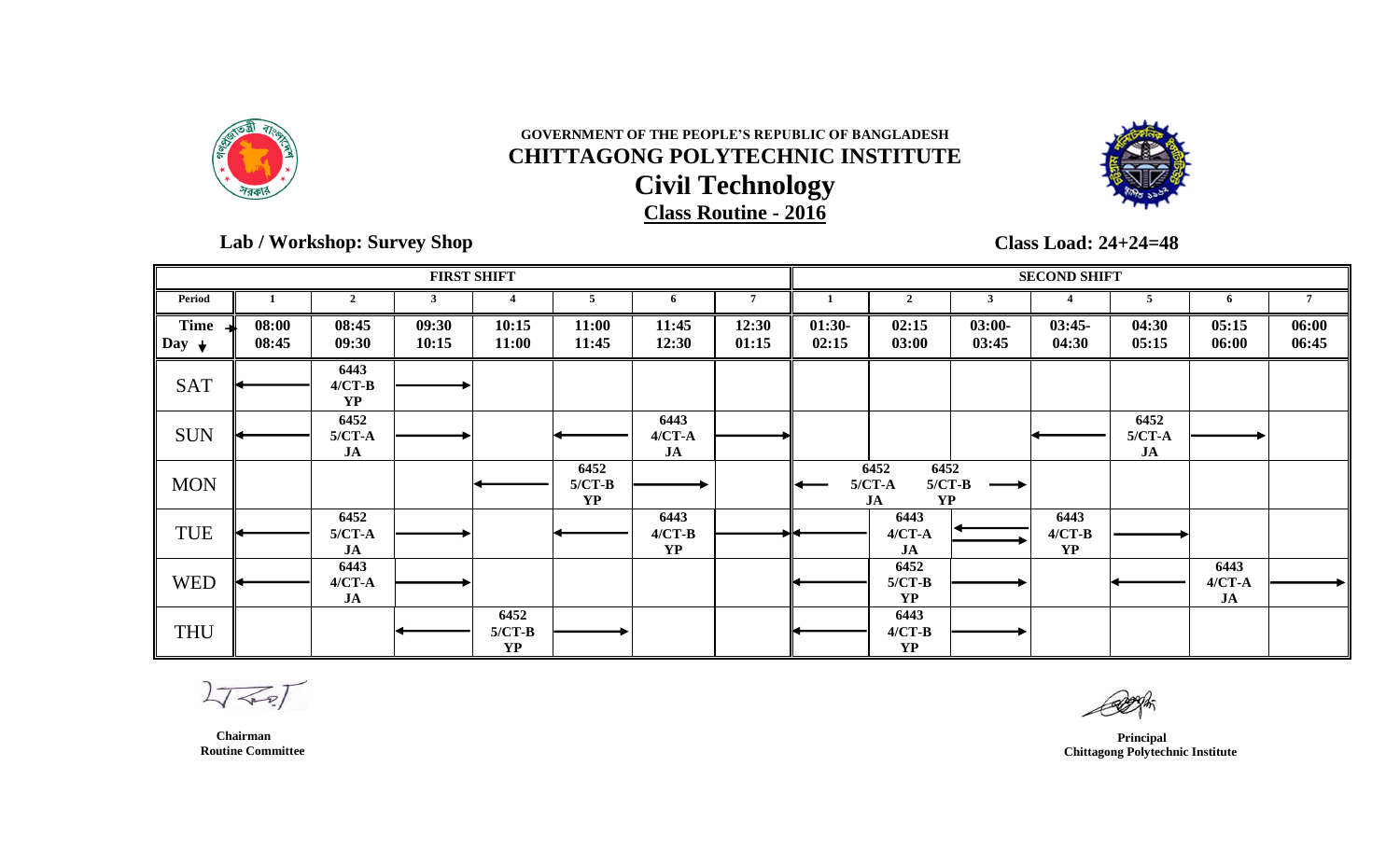



 **Lab / Workshop: Wood Shop** 

**Class Load: 06+06=12**

|                                         |                |                                  |                | <b>FIRST SHIFT</b> |                        |                |                |                   |                                |                   | <b>SECOND SHIFT</b> |                |                |                |
|-----------------------------------------|----------------|----------------------------------|----------------|--------------------|------------------------|----------------|----------------|-------------------|--------------------------------|-------------------|---------------------|----------------|----------------|----------------|
| Period                                  |                | $\overline{2}$                   | 3              |                    | 5                      | -6             | $\overline{7}$ |                   | $\mathcal{D}$                  | 3                 |                     | 5              | 6              |                |
| <b>Time</b><br>$\vert$ Day $\downarrow$ | 08:00<br>08:45 | 08:45<br>09:30                   | 09:30<br>10:15 | 10:15<br>11:00     | 11:00<br>11:45         | 11:45<br>12:30 | 12:30<br>01:15 | $01:30-$<br>02:15 | 02:15<br>03:00                 | $03:00-$<br>03:45 | $03:45-$<br>04:30   | 04:30<br>05:15 | 05:15<br>06:00 | 06:00<br>06:45 |
| <b>SAT</b>                              |                | 6445<br>$4/CT - A$<br><b>KHK</b> |                |                    |                        |                |                |                   |                                |                   |                     |                |                |                |
| <b>SUN</b>                              |                |                                  |                |                    |                        |                |                |                   | 6445<br>$4/CT-A$<br>AA         |                   |                     |                |                |                |
| <b>MON</b>                              |                |                                  |                |                    | 6445<br>$4/CT-B$<br>AA |                |                |                   |                                |                   |                     |                |                |                |
| <b>TUE</b>                              |                |                                  |                |                    |                        |                |                |                   |                                |                   |                     |                |                |                |
| <b>WED</b>                              |                |                                  |                |                    |                        |                |                |                   | 6445<br>$4/CT-B$<br><b>KHK</b> |                   |                     |                |                |                |
| <b>THU</b>                              |                |                                  |                |                    |                        |                |                |                   |                                |                   |                     |                |                |                |

 $2777$ 

 **Chairman Routine Committee**

 **Principal Chittagong Polytechnic Institute**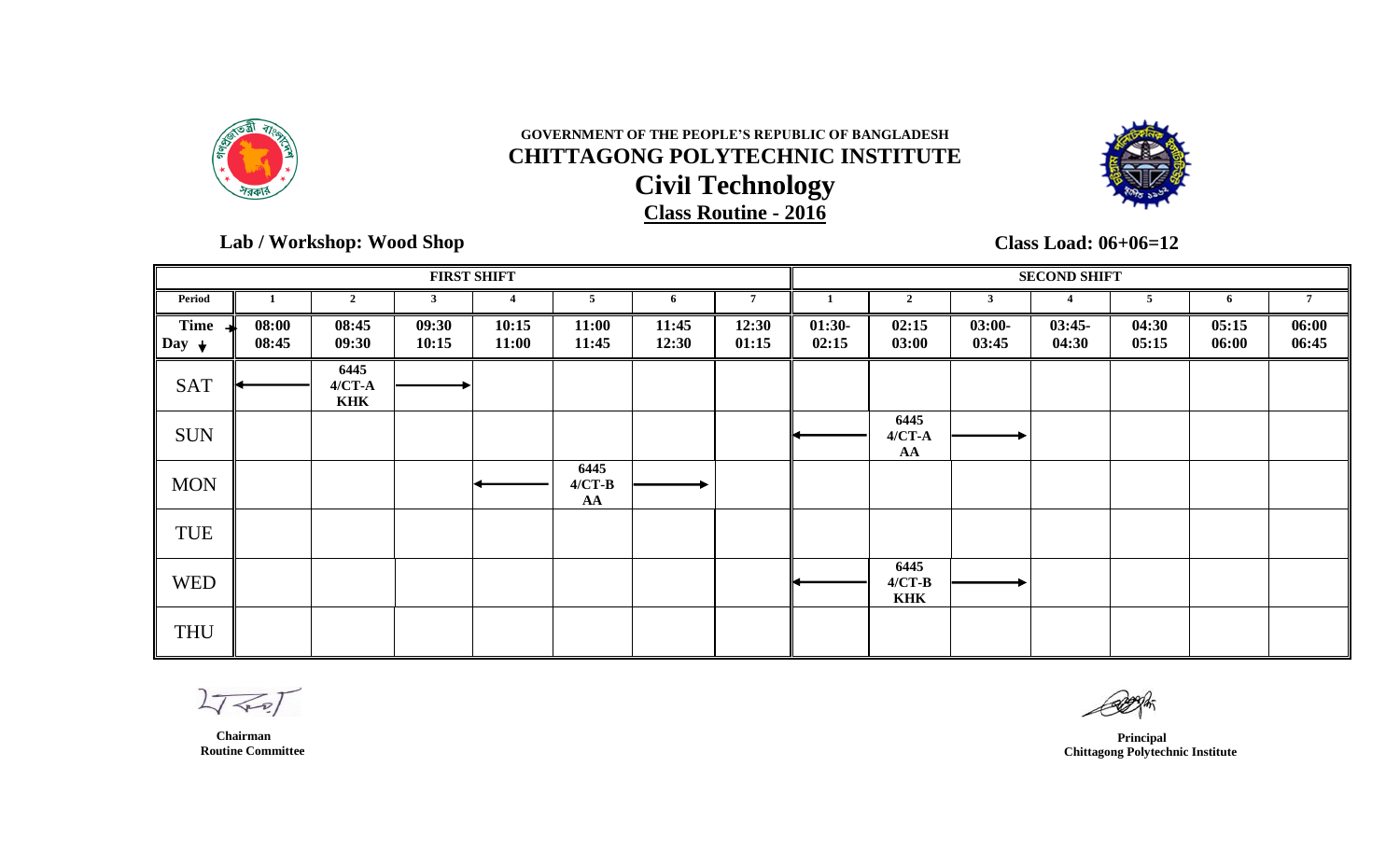



 **Teacher: Mr. Abdul Mannan Howlader Designation: Instructor & Head of the Department**

**Class Load: 17+11=28**

|                                 |                |                           | <b>FIRST SHIFT</b>      |                         |                         |                                |                |                   |                |                         | <b>SECOND SHIFT</b>     |                         |                         |                |
|---------------------------------|----------------|---------------------------|-------------------------|-------------------------|-------------------------|--------------------------------|----------------|-------------------|----------------|-------------------------|-------------------------|-------------------------|-------------------------|----------------|
| Period                          |                | $\overline{2}$            | 3                       |                         | 5                       | 6                              | $\overline{7}$ |                   | $\overline{2}$ |                         |                         | 5                       | -6                      | $\overline{7}$ |
| <b>Time</b><br>Day $\downarrow$ | 08:00<br>08:45 | 08:45<br>09:30            | 09:30<br>10:15          | 10:15<br>11:00          | 11:00<br>11:45          | 11:45<br>12:30                 | 12:30<br>01:15 | $01:30-$<br>02:15 | 02:15<br>03:00 | $03:00-$<br>03:45       | $03:45-$<br>04:30       | 04:30<br>05:15          | 05:15<br>06:00          | 06:00<br>06:45 |
| <b>SAT</b>                      |                |                           |                         |                         | 6474<br>$7/CT-A$<br>309 | 6474<br>$7/CT-A$<br>309        |                |                   |                |                         | 6474<br>$7/CT-B$<br>309 |                         |                         |                |
| <b>SUN</b>                      |                |                           |                         | 6473<br>$7/CT-B$<br>305 |                         |                                |                |                   |                |                         | 6473<br>$7/CT-A$<br>305 | 6474<br>$7/CT-B$<br>309 | 6474<br>$7/CT-B$<br>309 |                |
| <b>MON</b>                      |                | 6476<br>$7/CT-A$<br>Field |                         |                         | 6473<br>$7/CT-B$<br>305 |                                |                |                   |                |                         |                         |                         |                         |                |
| <b>TUE</b>                      |                | 6474<br>$7/CT-A$<br>309   |                         |                         |                         |                                |                |                   |                |                         |                         | 6473<br>$7/CT-A$<br>305 |                         |                |
| <b>WED</b>                      |                |                           | 6474<br>$7/CT-A$<br>309 |                         |                         | 6473<br>$7/CT-B$<br><b>CTC</b> |                |                   |                |                         |                         |                         |                         |                |
| <b>THU</b>                      |                |                           |                         |                         |                         | 6476<br>$7/CT-A$<br>Field      |                |                   |                | 6473<br>$7/CT-A$<br>305 |                         | 6474<br>$7/CT-B$<br>309 |                         |                |

 $L_{\sqrt{2}}$ 

*Principal*  **Chittagong Polytechnic Institute**

 **Chairman Routine Committee**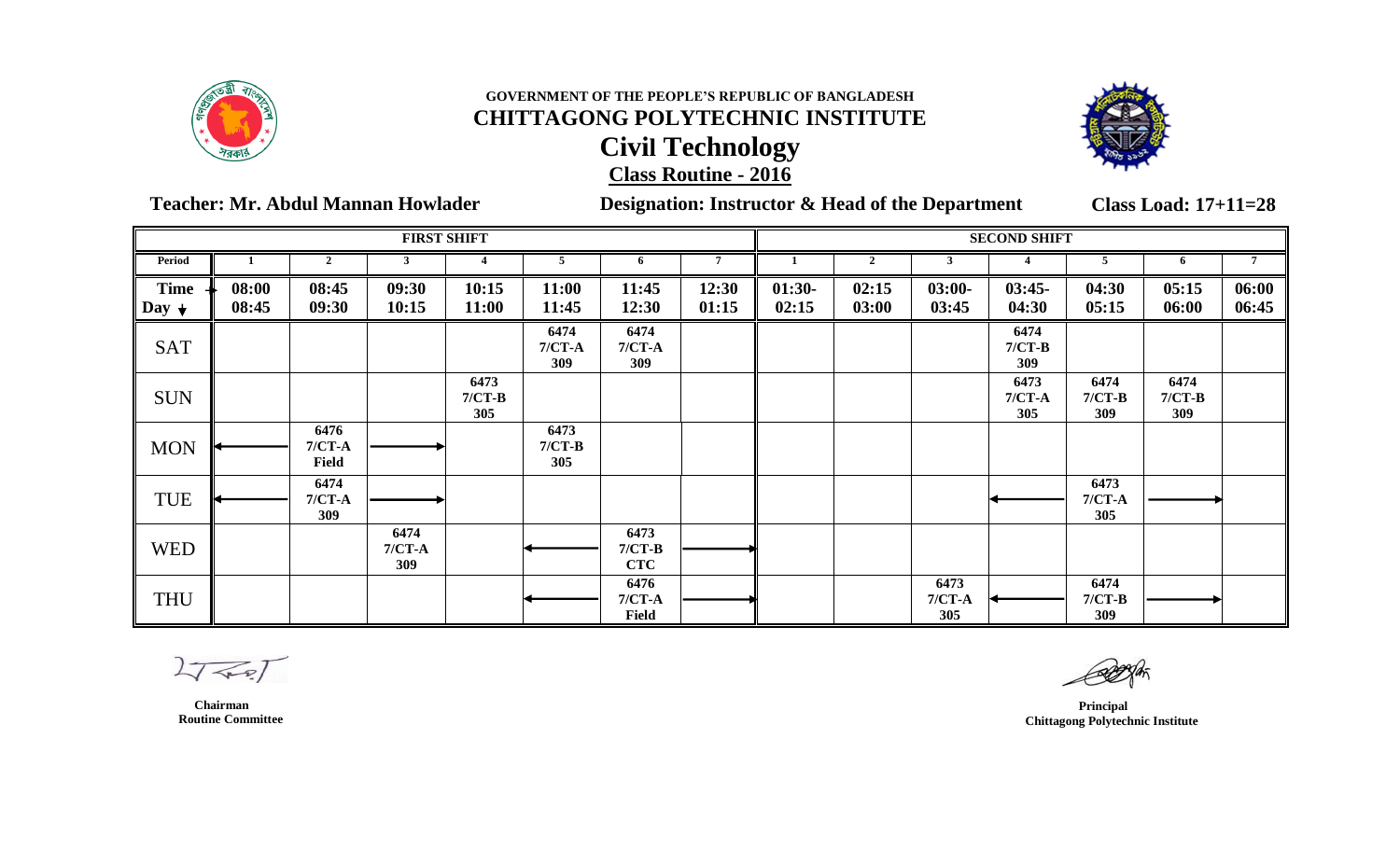



**Teacher: Mr. Khondoker Humayun Kabir Designation: Instructor**

**Class Load: 18+12=30**

|                           |                           |                           | <b>FIRST SHIFT</b> |                         |                           |                           |                           |                   |                                      |                   | <b>SECOND SHIFT</b>     |                         |                                |                                |
|---------------------------|---------------------------|---------------------------|--------------------|-------------------------|---------------------------|---------------------------|---------------------------|-------------------|--------------------------------------|-------------------|-------------------------|-------------------------|--------------------------------|--------------------------------|
| <b>Period</b>             |                           | $\overline{2}$            |                    |                         |                           | 6                         | n                         |                   | $\mathbf{2}$                         |                   |                         |                         | 6                              |                                |
| <b>Time</b><br>$\log_{1}$ | 08:00<br>08:45            | 08:45<br>09:30            | 09:30<br>10:15     | 10:15<br>11:00          | 11:00<br>11:45            | 11:45<br>12:30            | 12:30<br>01:15            | $01:30-$<br>02:15 | 02:15<br>03:00                       | $03:00-$<br>03:45 | $03:45-$<br>04:30       | 04:30<br>05:15          | 05:15<br>06:00                 | 06:00<br>06:45                 |
| <b>SAT</b>                |                           | 6445<br>$4/CT - A$<br>310 |                    |                         |                           |                           |                           |                   |                                      |                   |                         |                         |                                |                                |
| <b>SUN</b>                |                           | 6476<br>$7/CT-B$<br>Field |                    | 6475<br>$7/CT-A$<br>309 |                           |                           |                           |                   |                                      |                   | 6475<br>$7/CT-B$<br>309 |                         | 6445<br>$4/CT-B$<br><b>CTC</b> | 6445<br>$4/CT-B$<br><b>CTC</b> |
| <b>MON</b>                |                           |                           |                    |                         |                           |                           |                           |                   | 6475<br>$7/CT-B$<br>309              |                   | 6445<br>$4/CT-B$<br>312 |                         |                                |                                |
| <b>TUE</b>                |                           |                           |                    | 6475<br>$7/CT-A$<br>309 |                           | 6445<br>$4/CT - A$<br>320 | 6445<br>$4/CT - A$<br>320 |                   |                                      |                   | 6475<br>$7/CT-B$<br>309 | 6475<br>$7/CT-B$<br>309 |                                |                                |
| <b>WED</b>                |                           |                           |                    |                         | 6475<br>$7/CT-A$<br>309   |                           |                           |                   | 6445<br>$4/CT-B$<br><b>Wood Shop</b> |                   |                         |                         |                                |                                |
| <b>THU</b>                | 6445<br>$4/CT - A$<br>320 | 6475<br>$7/CT-A$<br>309   |                    |                         | 6476<br>$7/CT-B$<br>Field |                           |                           |                   |                                      |                   |                         |                         |                                |                                |

 $27 - 7$ 

 **Chairman Routine Committee**

 **Principal Chittagong Polytechnic Institute**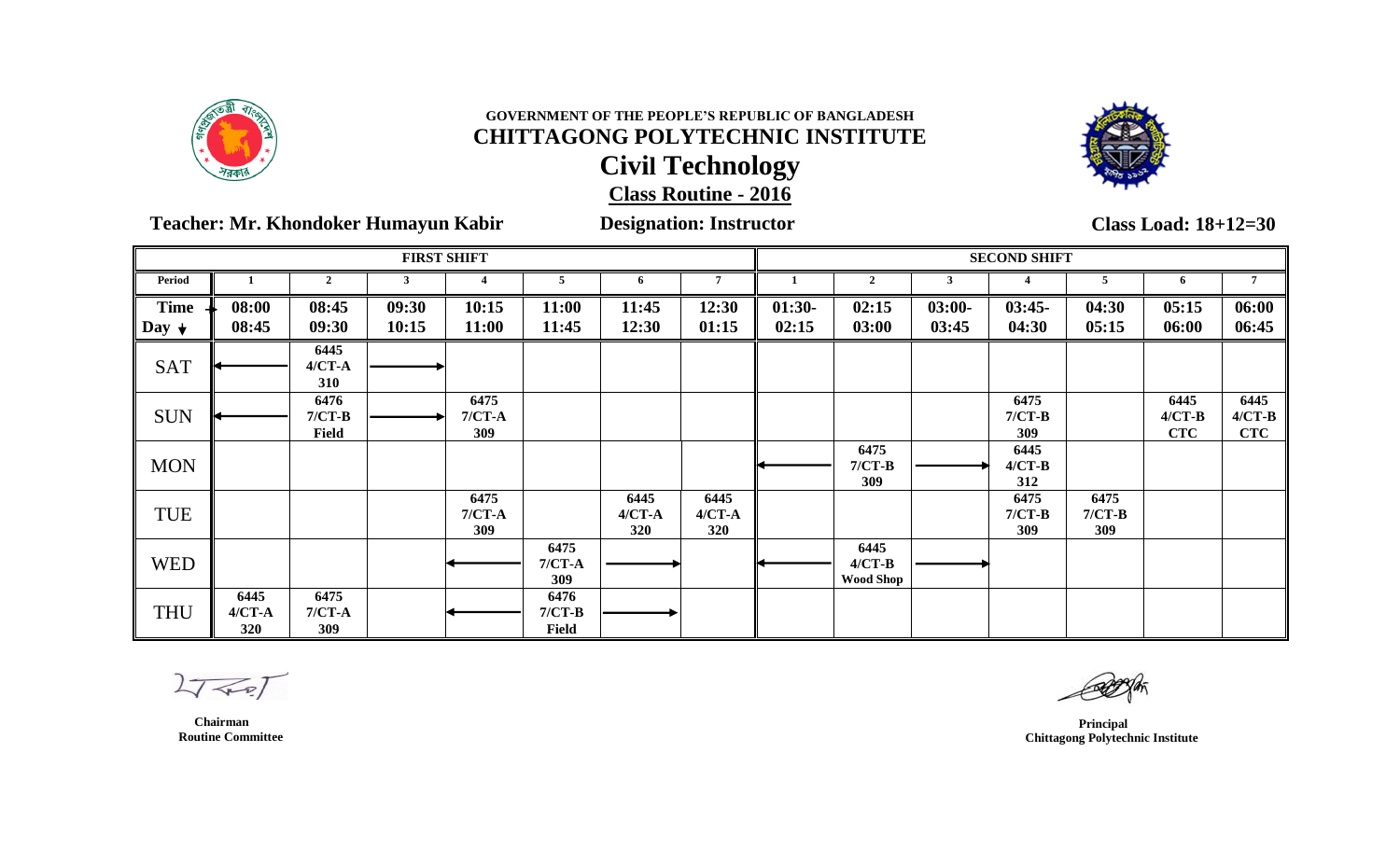



 **Teacher: Mr. Md. Yunus Patwary Designation: Junior Instructor**

**Class Load: 16+22=38**

|                                 |                |                                  |                         | <b>FIRST SHIFT</b>             |                           |                           |                         |                         |                           |                   | <b>SECOND SHIFT</b>       |                         |                           |                |
|---------------------------------|----------------|----------------------------------|-------------------------|--------------------------------|---------------------------|---------------------------|-------------------------|-------------------------|---------------------------|-------------------|---------------------------|-------------------------|---------------------------|----------------|
| Period                          |                | $\overline{2}$                   |                         |                                |                           | 6                         | 7                       |                         | $\overline{2}$            |                   |                           | 5                       | 6                         |                |
| <b>Time</b><br>Day $\downarrow$ | 08:00<br>08:45 | 08:45<br>09:30                   | 09:30<br>10:15          | 10:15<br>11:00                 | 11:00<br>11:45            | 11:45<br>12:30            | 12:30<br>01:15          | $01:30-$<br>02:15       | 02:15<br>03:00            | $03:00-$<br>03:45 | $03:45-$<br>04:30         | 04:30<br>05:15          | 05:15<br>06:00            | 06:00<br>06:45 |
| <b>SAT</b>                      |                | 6443<br>$4/CT-B$<br><b>Field</b> |                         |                                |                           |                           |                         |                         |                           |                   | 6443<br>$4/CT-B$<br>210   |                         | 6476<br>$7/CT-A$<br>Field |                |
| <b>SUN</b>                      |                |                                  |                         | 6452<br>$5/CT-B$<br><b>CTC</b> |                           |                           | 6443<br>$4/CT-B$<br>309 |                         |                           |                   |                           | 6452<br>$5/CT-B$<br>310 |                           |                |
| <b>MON</b>                      |                |                                  |                         |                                | 6452<br>$5/CT-B$<br>Field |                           |                         |                         | 6452<br>$5/CT-B$<br>Field |                   |                           |                         |                           |                |
| <b>TUE</b>                      |                |                                  |                         |                                |                           | 6443<br>$4/CT-B$<br>Field |                         | 6452<br>$5/CT-B$<br>312 |                           |                   | 6443<br>$4/CT-B$<br>Field |                         |                           |                |
| <b>WED</b>                      |                |                                  | 6452<br>$5/CT-B$<br>310 | 6443<br>$4/CT-B$<br>212        |                           |                           |                         |                         | 6452<br>$5/CT-B$<br>Field |                   | 6443<br>$4/CT-B$<br>315   |                         | 6476<br>$7/CT-A$<br>Field |                |
| <b>THU</b>                      |                |                                  |                         | 6452<br>$5/CT-B$<br>Field      |                           |                           |                         |                         | 6443<br>$4/CT-B$<br>Field |                   |                           |                         |                           |                |

 $27 - 27$ 

 **Chairman Routine Committee**

 **Principal Chittagong Polytechnic Institute**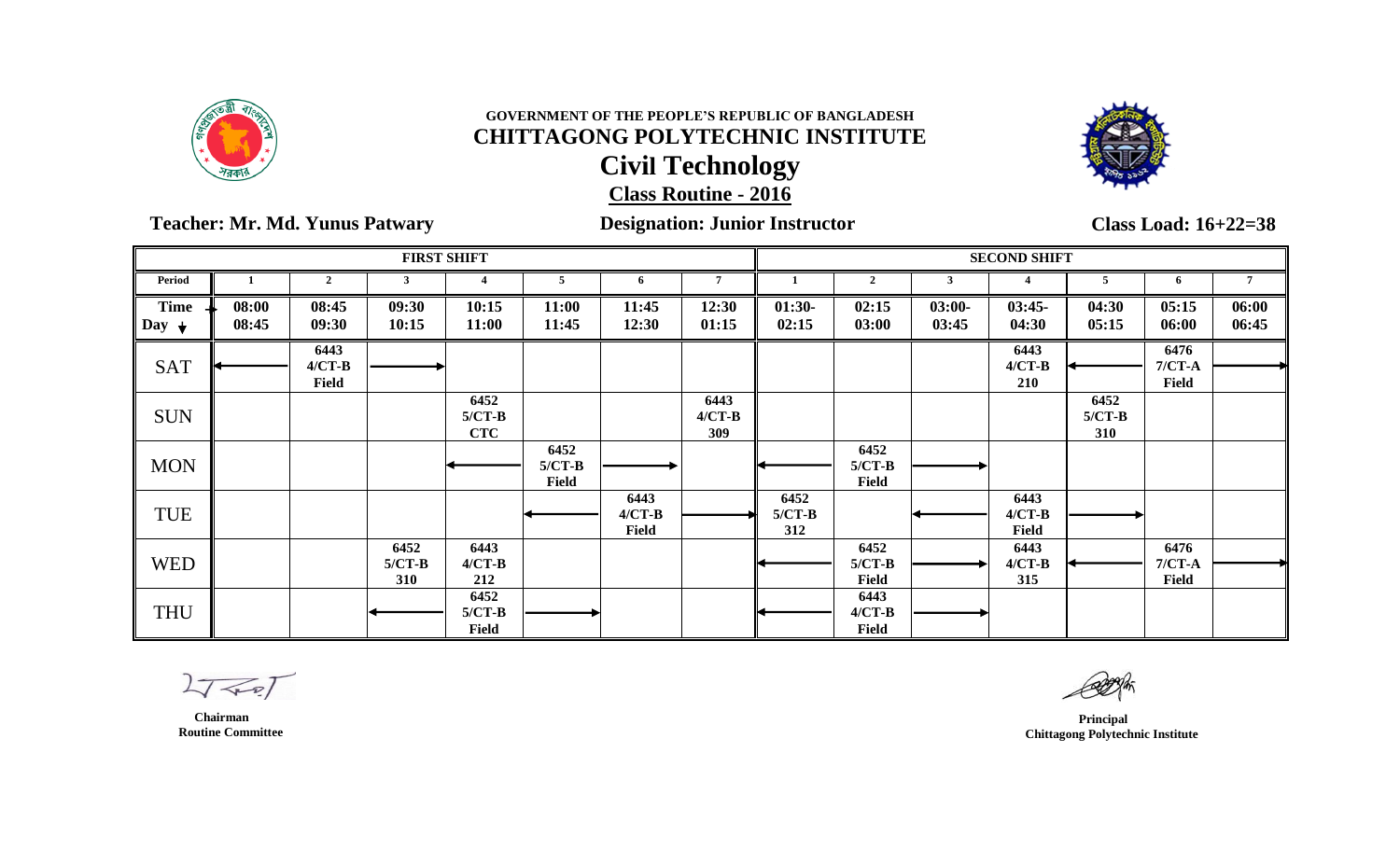



**Teacher: Mr. Md. Jahangir Alam Designation: Junior Instructor**

**Class Load: 16+16=32**

|                                        |                |                             |                | <b>FIRST SHIFT</b>        |                         |                             |                |                   |                                  |                   | <b>SECOND SHIFT</b>       |                           |                             |                |
|----------------------------------------|----------------|-----------------------------|----------------|---------------------------|-------------------------|-----------------------------|----------------|-------------------|----------------------------------|-------------------|---------------------------|---------------------------|-----------------------------|----------------|
| Period                                 |                | $\overline{2}$              |                |                           | 5                       | 6                           | 7              |                   | $\overline{2}$                   | 3                 |                           | 5.                        | 6                           |                |
| <b>Time</b><br>$\Box$ Day $\downarrow$ | 08:00<br>08:45 | 08:45<br>09:30              | 09:30<br>10:15 | 10:15<br>11:00            | 11:00<br>11:45          | 11:45<br>12:30              | 12:30<br>01:15 | $01:30-$<br>02:15 | 02:15<br>03:00                   | $03:00-$<br>03:45 | $03:45-$<br>04:30         | 04:30<br>05:15            | 05:15<br>06:00              | 06:00<br>06:45 |
| <b>SAT</b>                             |                |                             |                |                           |                         |                             |                |                   |                                  |                   |                           | 6452<br>$5/CT-A$<br>310   |                             |                |
| <b>SUN</b>                             |                | 6452<br>$5/CT-A$<br>Field   |                |                           |                         | 6443<br>$4/CT - A$<br>Field |                |                   |                                  |                   |                           | 6452<br>$5/CT-A$<br>Field |                             |                |
| <b>MON</b>                             |                | 6452<br>$5/CT-A$<br>309     |                | 6443<br>$4/CT-A$<br>309   |                         |                             |                |                   | 6452<br>$5/CT-A$<br><b>Field</b> |                   | 6443<br>$4/CT - A$<br>320 |                           |                             |                |
| TUE                                    |                | 6452<br>$5/CT-A$<br>Field   |                | 6443<br>$4/CT - A$<br>320 |                         |                             |                |                   | 6443<br>$4/CT - A$<br>Field      |                   | 6452<br>$5/CT-A$<br>310   |                           |                             |                |
| <b>WED</b>                             |                | 6443<br>$4/CT - A$<br>Field |                |                           | 6452<br>$5/CT-A$<br>305 |                             |                |                   |                                  |                   |                           |                           | 6443<br>$4/CT - A$<br>Field |                |
| <b>THU</b>                             |                |                             |                |                           |                         |                             |                |                   | 6443<br>$4/CT - A$<br>310        |                   |                           |                           |                             |                |

 $27 - 7$ 

 **Chairman Routine Committee**

 **Principal Chittagong Polytechnic Institute**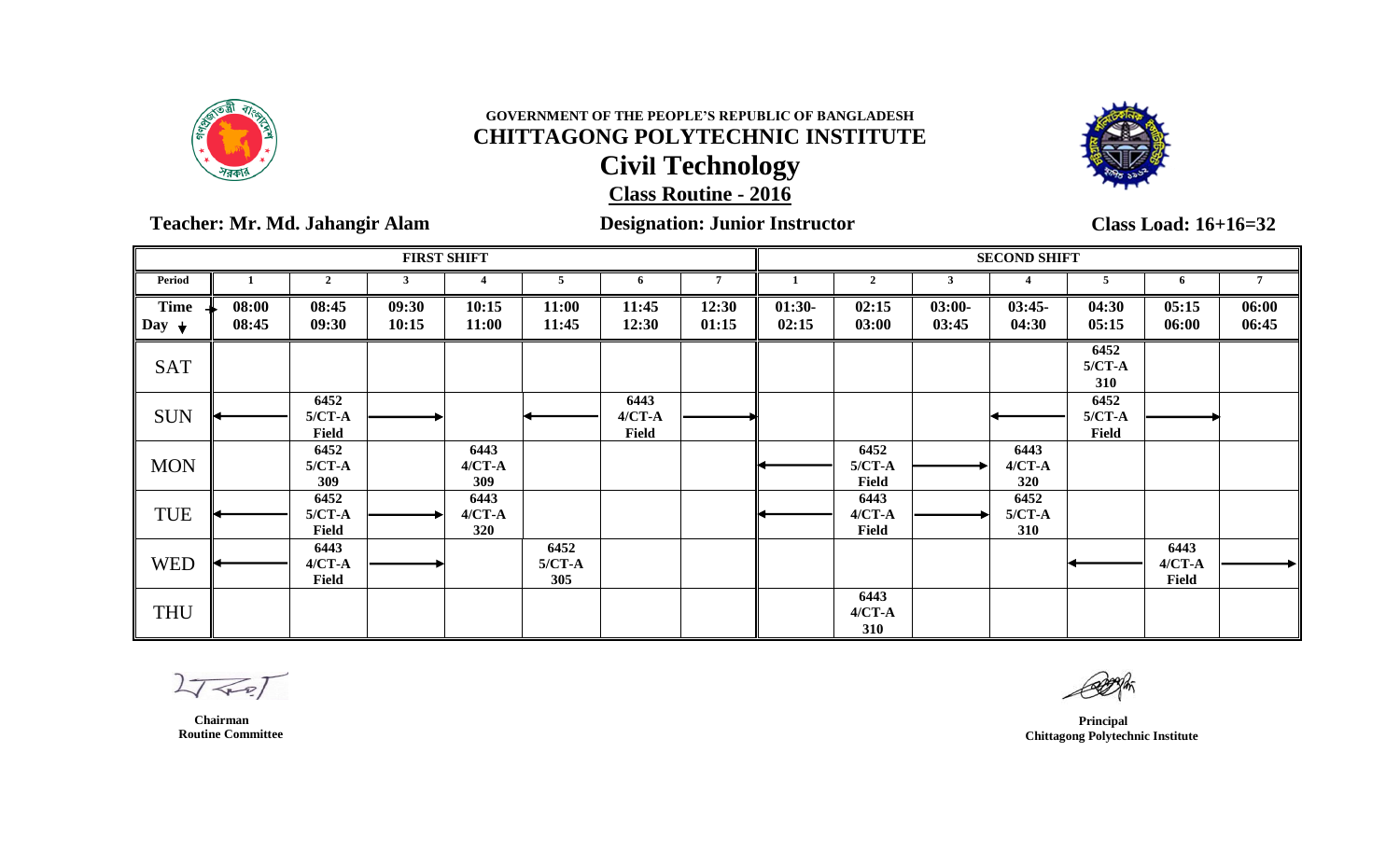



 **Teacher: S.M. Shafiul Azam Designation: Junior Instructor**

**Class Load: 17+18=35**

|                                 |                |                         |                         | <b>FIRST SHIFT</b>             |                                       |                                       |                |                         |                                       |                   | <b>SECOND SHIFT</b>     |                                  |                |                         |
|---------------------------------|----------------|-------------------------|-------------------------|--------------------------------|---------------------------------------|---------------------------------------|----------------|-------------------------|---------------------------------------|-------------------|-------------------------|----------------------------------|----------------|-------------------------|
| Period                          |                | $\mathbf{2}$            |                         |                                | 5                                     | 6                                     | $\overline{7}$ |                         | $\overline{2}$                        |                   |                         | 5                                |                |                         |
| <b>Time</b><br>Day $\downarrow$ | 08:00<br>08:45 | 08:45<br>09:30          | 09:30<br>10:15          | 10:15<br>11:00                 | 11:00<br>11:45                        | 11:45<br>12:30                        | 12:30<br>01:15 | $01:30-$<br>02:15       | 02:15<br>03:00                        | $03:00-$<br>03:45 | $03:45-$<br>04:30       | 04:30<br>05:15                   | 05:15<br>06:00 | 06:00<br>06:45          |
| <b>SAT</b>                      |                |                         |                         |                                | 6451<br>$5/CT-B$<br><b>CTC</b>        |                                       |                |                         |                                       |                   |                         |                                  |                |                         |
| <b>SUN</b>                      |                |                         |                         | 6455<br>$5/CT-A$<br>310        | 6474<br>$7/CT-B$<br>305               |                                       |                |                         |                                       |                   |                         |                                  |                |                         |
| <b>MON</b>                      |                |                         |                         |                                |                                       |                                       |                |                         | 6474<br>$7/CT-A$<br>305               |                   |                         | 6476<br>$7/CT-B$<br><b>Field</b> |                | 6455<br>$5/CT-B$<br>310 |
| <b>TUE</b>                      |                | 6474<br>$7/CT-B$<br>305 |                         | 6451<br>$5/CT-B$<br><b>CTC</b> | 6455<br>$5/CT-A$<br>310               | 6455<br>$5/CT-A$<br>310               |                | 6474<br>$7/CT-A$<br>305 |                                       |                   |                         |                                  |                |                         |
| <b>WED</b>                      |                | 6474<br>$7/CT-B$<br>305 | 6474<br>$7/CT-B$<br>305 |                                |                                       | 6451<br>$5/CT-B$<br><b>Civil Shop</b> |                |                         | 6476<br>$7/CT-B$<br>Field             |                   | 6455<br>$5/CT-B$<br>305 | 6455<br>$5/CT-B$<br>305          |                |                         |
| <b>THU</b>                      |                |                         |                         |                                | 6455<br>$5/CT-A$<br><b>Civil Shop</b> |                                       |                |                         | 6455<br>$5/CT-B$<br><b>Civil Shop</b> |                   | 6474<br>$7/CT-A$<br>305 | 6474<br>$7/CT-A$<br>305          |                |                         |

 $27 - 7$ 

 **Principal Chittagong Polytechnic Institute**

 **Chairman Routine Committee**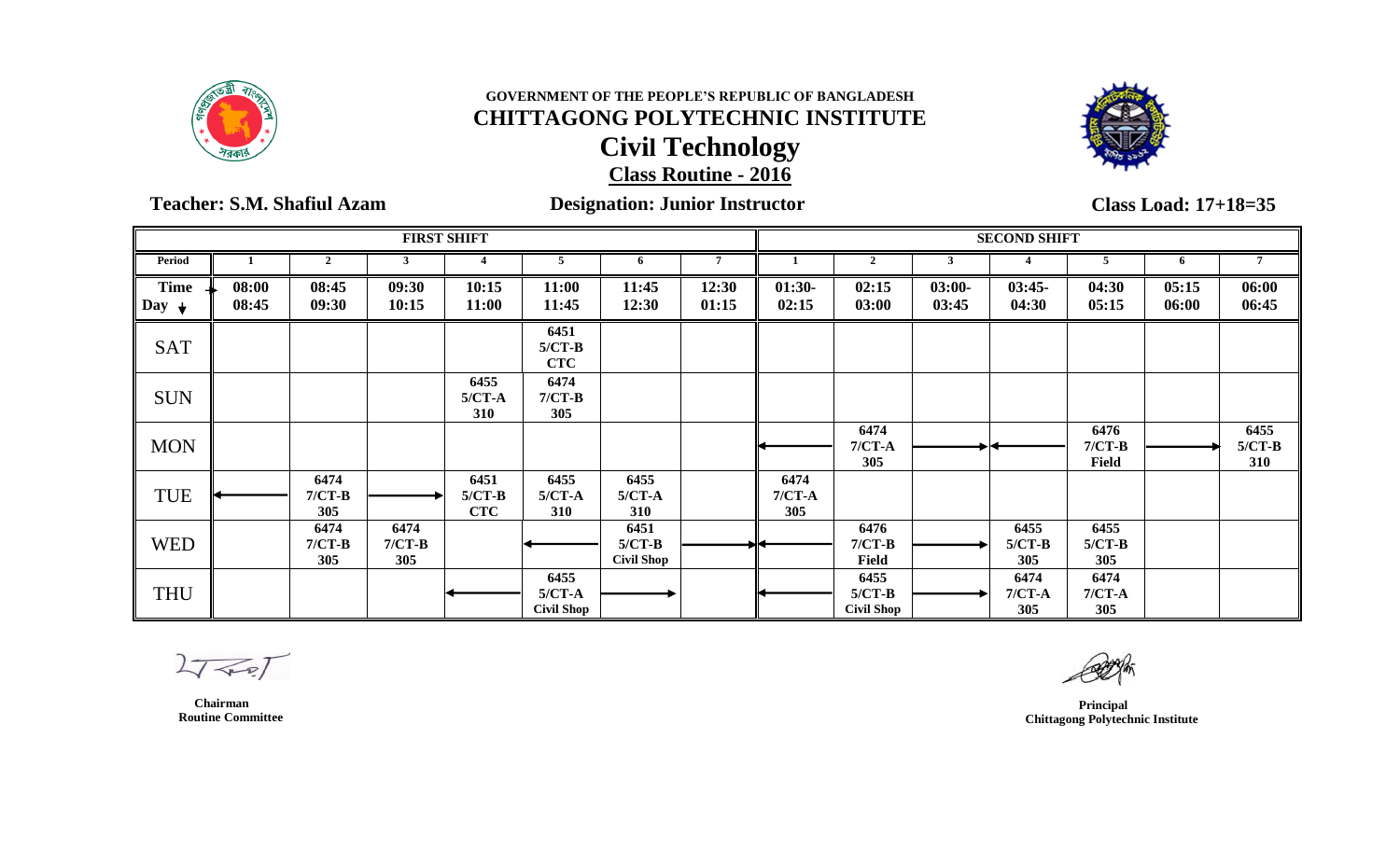



### **Teacher: Mr. Md. Abdul Momin Designation: Junior Instructor**

**Class Load: 23+17=40**

|                                   |                         |                                       |                                | <b>FIRST SHIFT</b>        |                                         |                |                |                           |                                         |                                | <b>SECOND SHIFT</b>                   |                           |                |                |
|-----------------------------------|-------------------------|---------------------------------------|--------------------------------|---------------------------|-----------------------------------------|----------------|----------------|---------------------------|-----------------------------------------|--------------------------------|---------------------------------------|---------------------------|----------------|----------------|
| <b>Period</b>                     |                         | $\overline{2}$                        |                                |                           | 5                                       | 6              | $\overline{7}$ |                           | $\overline{2}$                          | 3                              |                                       |                           | 6              |                |
| <b>Time</b><br>Day<br>$\mathbf +$ | 08:00<br>08:45          | 08:45<br>09:30                        | 09:30<br>10:15                 | 10:15<br>11:00            | 11:00<br>11:45                          | 11:45<br>12:30 | 12:30<br>01:15 | $01:30-$<br>02:15         | 02:15<br>03:00                          | $03:00-$<br>03:45              | $03:45-$<br>04:30                     | 04:30<br>05:15            | 05:15<br>06:00 | 06:00<br>06:45 |
| <b>SAT</b>                        |                         | 6471<br>$7/CT-A$<br>305               |                                |                           | 6444<br>$4/CT - A$<br><b>Civil Shop</b> |                |                |                           |                                         | 1012<br>$2/CT-B$<br><b>210</b> | 6471<br>$7/CT-A$<br>305               |                           |                |                |
| <b>SUN</b>                        |                         | 6433<br>5/Envt<br>312                 | 1012<br>$2/CT-A$<br>308        | 6444<br>$4/CT - A$<br>303 | 6471<br>$7/CT-A$<br>309                 |                |                |                           | 6471<br>$7/CT-A$<br>305                 |                                |                                       |                           |                |                |
| <b>MON</b>                        |                         | 1012<br>$2/CT-A$<br><b>Civil Shop</b> |                                |                           |                                         |                |                |                           | 6444<br>$4/CT - A$<br>310               |                                | 6471<br>$7/CT-A$<br>305               | 6471<br>$7/CT-A$<br>305   |                |                |
| <b>TUE</b>                        |                         |                                       |                                |                           | 6433<br>5/Envt<br>312                   |                |                |                           |                                         |                                | 1012<br>$2/CT-B$<br>210               | 6444<br>$4/CT - A$<br>311 |                |                |
| <b>WED</b>                        | 6471<br>$7/CT-A$<br>309 | 6471<br>$7/CT-A$<br>309               | 1012<br>$2/CT-A$<br><b>210</b> |                           | 6444<br>$4/CT - A$<br>310               |                |                |                           | 6444<br>$4/CT - A$<br><b>Civil Shop</b> |                                |                                       |                           |                |                |
| <b>THU</b>                        | 6433<br>5/Envt<br>312   | 6433<br>5/Envt<br>312                 | 6444<br>$4/CT - A$<br>310      |                           |                                         |                |                | 6444<br>$4/CT - A$<br>305 |                                         |                                | 1012<br>$2/CT-A$<br><b>Civil Shop</b> |                           |                |                |

 $27 - 27$ 

 **Chairman Routine Committee**

*Principal*  **Chittagong Polytechnic Institute**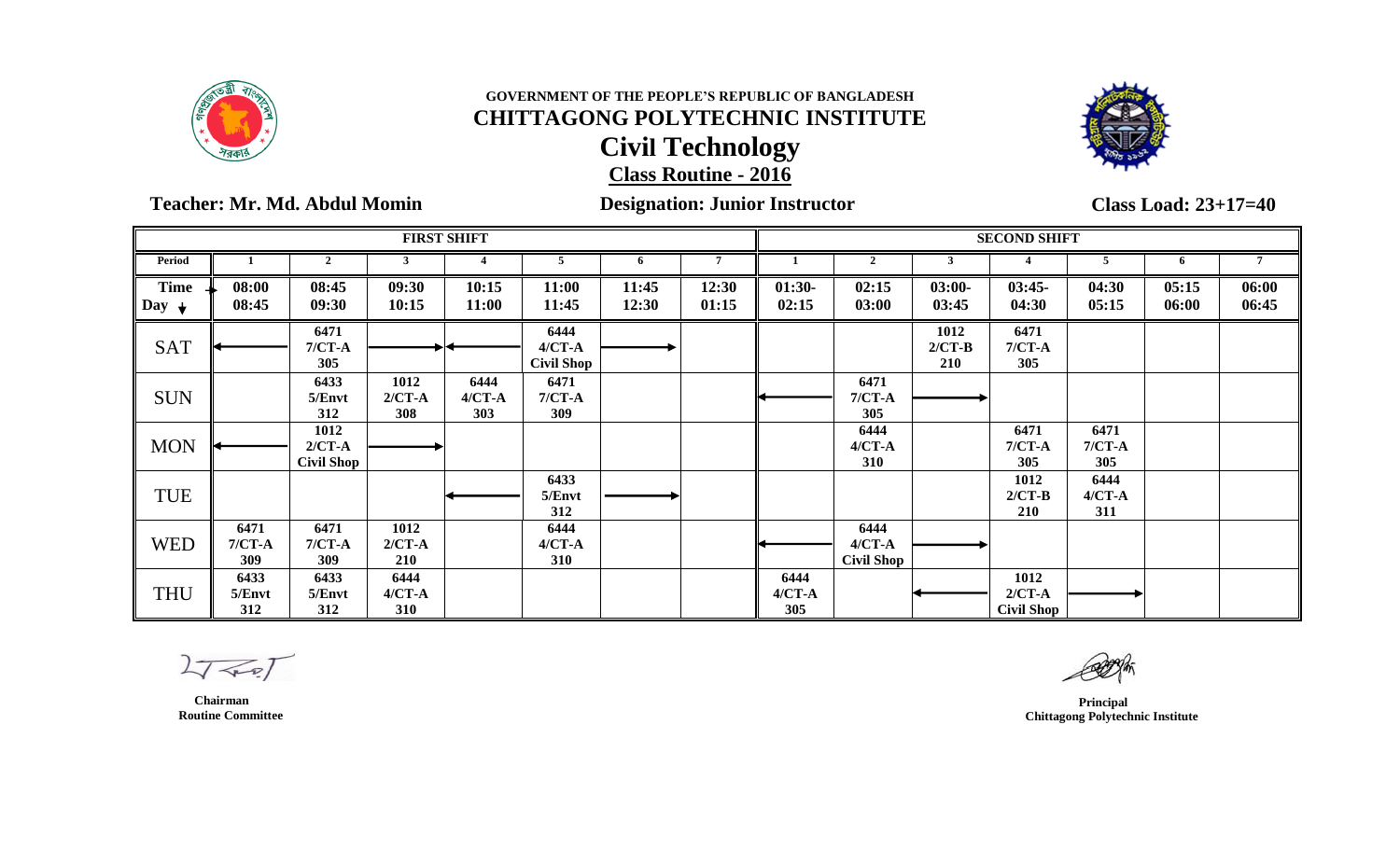



### **Teacher: Mr. Amir Adnan Designation: Instructor (STEP)**

**Class Load: 12+18=30**

|                          |                         |                                |                         | <b>FIRST SHIFT</b>      |                                      |                         |                |                           |                                        |                                    | <b>SECOND SHIFT</b>       |                           |                         |                |
|--------------------------|-------------------------|--------------------------------|-------------------------|-------------------------|--------------------------------------|-------------------------|----------------|---------------------------|----------------------------------------|------------------------------------|---------------------------|---------------------------|-------------------------|----------------|
| Period                   |                         | $\overline{2}$                 | 3                       | 4                       | 5                                    | 6                       | $\overline{7}$ |                           | $\overline{2}$                         | 3                                  |                           |                           | 6                       |                |
| Time<br>Day $\downarrow$ | 08:00<br>08:45          | 08:45<br>09:30                 | 09:30<br>10:15          | 10:15<br>11:00          | 11:00<br>11:45                       | 11:45<br>12:30          | 12:30<br>01:15 | $01:30-$<br>02:15         | 02:15<br>03:00                         | $03:00-$<br>03:45                  | $03:45-$<br>04:30         | 04:30<br>05:15            | 05:15<br>06:00          | 06:00<br>06:45 |
| <b>SAT</b>               |                         |                                |                         |                         |                                      | 6445<br>$4/CT-B$<br>310 |                |                           | 6475<br>$7/CT-A$<br>305                |                                    | 6445<br>4/Envt<br>311     | 6445<br>$4/CT - A$<br>311 |                         |                |
| <b>SUN</b>               |                         | 6445<br>$4/CT-B$<br><b>310</b> | 6445<br>$4/CT-B$<br>310 |                         |                                      |                         |                |                           | 6445<br>$4/CT - A$<br><b>Wood Shop</b> |                                    |                           | 6475<br>$7/CT-A$<br>305   | 6475<br>$7/CT-A$<br>305 |                |
| <b>MON</b>               |                         | 6475<br>$7/CT-B$<br>305        |                         |                         | 6445<br>$4/CT-B$<br><b>Wood Shop</b> |                         |                | 6445<br>$4/CT - A$<br>310 |                                        | 6445<br>4/Envt<br><b>Wood Shop</b> |                           |                           |                         |                |
| <b>TUE</b>               |                         |                                |                         | 6475<br>$7/CT-B$<br>305 | 6475<br>$7/CT-B$<br>305              |                         |                |                           | 6475<br>$7/CT-A$<br>305                |                                    |                           |                           |                         |                |
| <b>WED</b>               | 6475<br>$7/CT-B$<br>305 |                                |                         |                         |                                      |                         |                |                           | 6445<br>4/Envt<br>312                  |                                    | 6445<br>$4/CT - A$<br>310 |                           |                         |                |
| <b>THU</b>               |                         |                                |                         |                         |                                      |                         |                |                           |                                        |                                    | 6445<br>4/Envt<br>304     |                           |                         |                |

 $27 - 7$ 

 **Chairman Routine Committee**

 **Principal Chittagong Polytechnic Institute**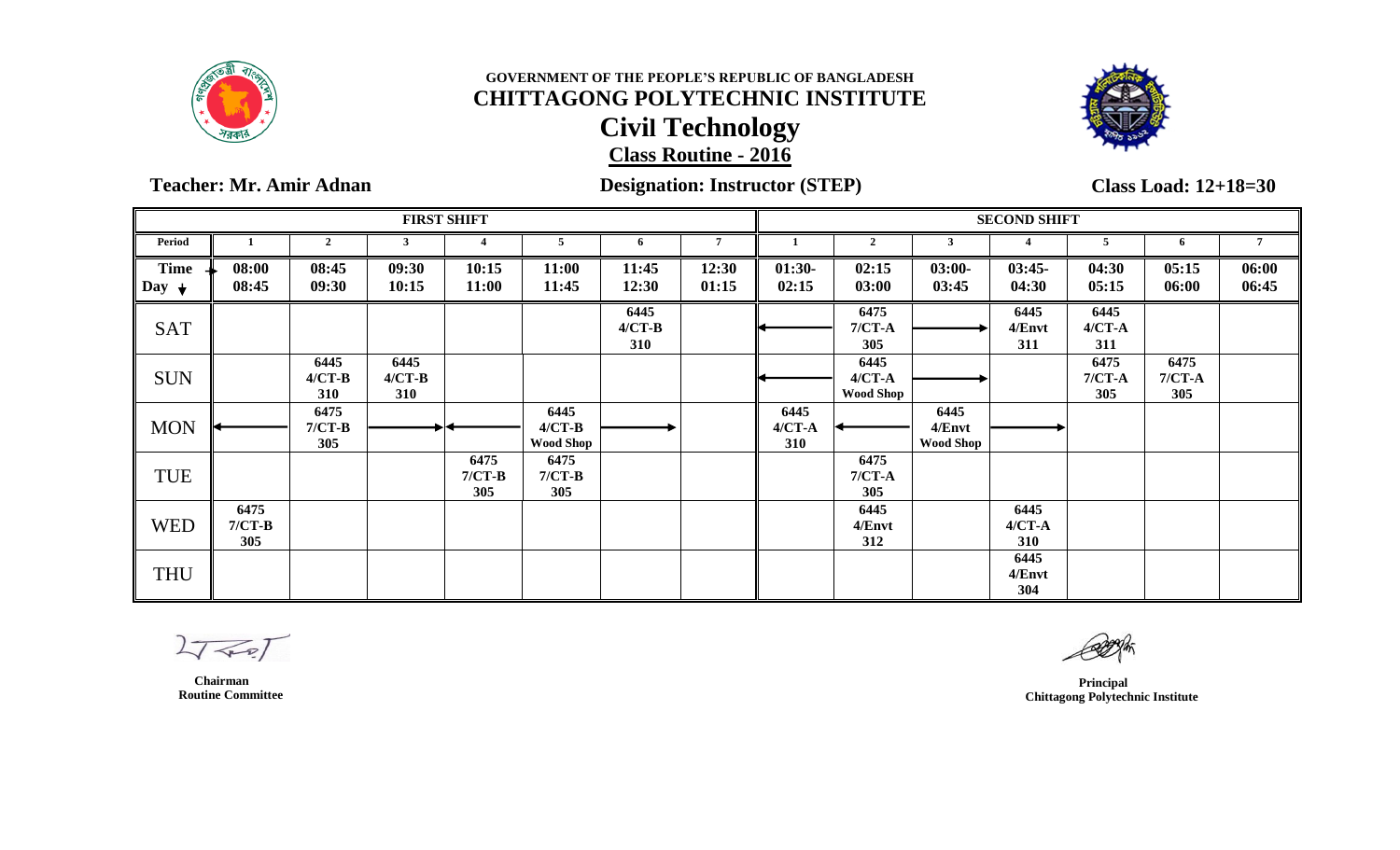



 **Teacher: Mr. Md. Mizanur Rahman Designation: Instructor (STEP)**

**FIRST SHIFT SECOND SHIFT Period 1 2 3 4 5 6 7 1 2 3 4 5 6 7 11:00 11:45 11:45 12:30 12:30 01:15 01:30- 02:15 02:15 03:00 03:00- 03:45 03:45- 04:30 04:30 05:15 05:15 06:00 06:00 06:45 6454 5/CT-A 310 6454 5/Envt 312 6454 5/Envt 312 6454 5/CT-B 305 6454 5/CT-B 305 6473 7/CT-B**

| <b>Time</b><br>Day $\rightarrow$ | 08:00<br>08:45          | 08:45<br>09:30                 | 09:30<br>10:15 | 10:15<br>11:00          | 11:00<br>11:45            | 11:45<br>12:30                          | 12:30<br>01:15        | $01:30-$<br>02:15       | 02:15<br>03:00          | $03:00-$<br>03:45 | $03:45-$<br>04:30              | 04:30<br>05:15                 | 05:15<br>06:00                        | 06:00<br>06:45 |
|----------------------------------|-------------------------|--------------------------------|----------------|-------------------------|---------------------------|-----------------------------------------|-----------------------|-------------------------|-------------------------|-------------------|--------------------------------|--------------------------------|---------------------------------------|----------------|
| <b>SAT</b>                       |                         |                                |                | 6454<br>$5/CT-A$<br>310 | 6454<br>$5/CT-A$<br>310   | 6454<br>5/Envt<br>312                   | 6454<br>5/Envt<br>312 |                         |                         |                   |                                | 6454<br>$5/CT-B$<br>305        | 6454<br>$5/CT-B$<br>305               |                |
| <b>SUN</b>                       |                         |                                |                |                         |                           |                                         |                       |                         | 6473<br>$7/CT-B$<br>309 |                   |                                |                                |                                       |                |
| <b>MON</b>                       |                         |                                |                | 6454<br>5/Envt<br>312   |                           | 6441<br>$4/CT - A$<br><b>Civil Shop</b> |                       |                         |                         |                   | 6454<br>$5/CT-B$<br>310        |                                | 6441<br>$4/CT-B$<br><b>Civil Shop</b> |                |
| TUE                              |                         |                                |                |                         | 6441<br>$4/CT - A$<br>320 |                                         |                       | 6473<br>$7/CT-B$<br>309 | 6441<br>$4/CT-B$<br>303 |                   | 6454<br>$5/CT-B$<br><b>CTC</b> |                                |                                       |                |
| <b>WED</b>                       |                         | 6454<br>$5/CT-A$<br><b>CTC</b> |                |                         |                           |                                         |                       |                         |                         |                   |                                | 6473<br>$7/CT-B$<br><b>309</b> |                                       |                |
| <b>THU</b>                       | 6454<br>$5/CT-A$<br>310 | 6441<br>$4/CT - A$<br>320      |                | 6454<br>5/Envt<br>312   |                           |                                         |                       |                         |                         |                   |                                | 6441<br>$4/CT-B$<br>210        |                                       |                |

 $27 - 27$ 

 **Chairman Routine Committee**

 **Principal Chittagong Polytechnic Institute**

**Class Load: 17+16=33**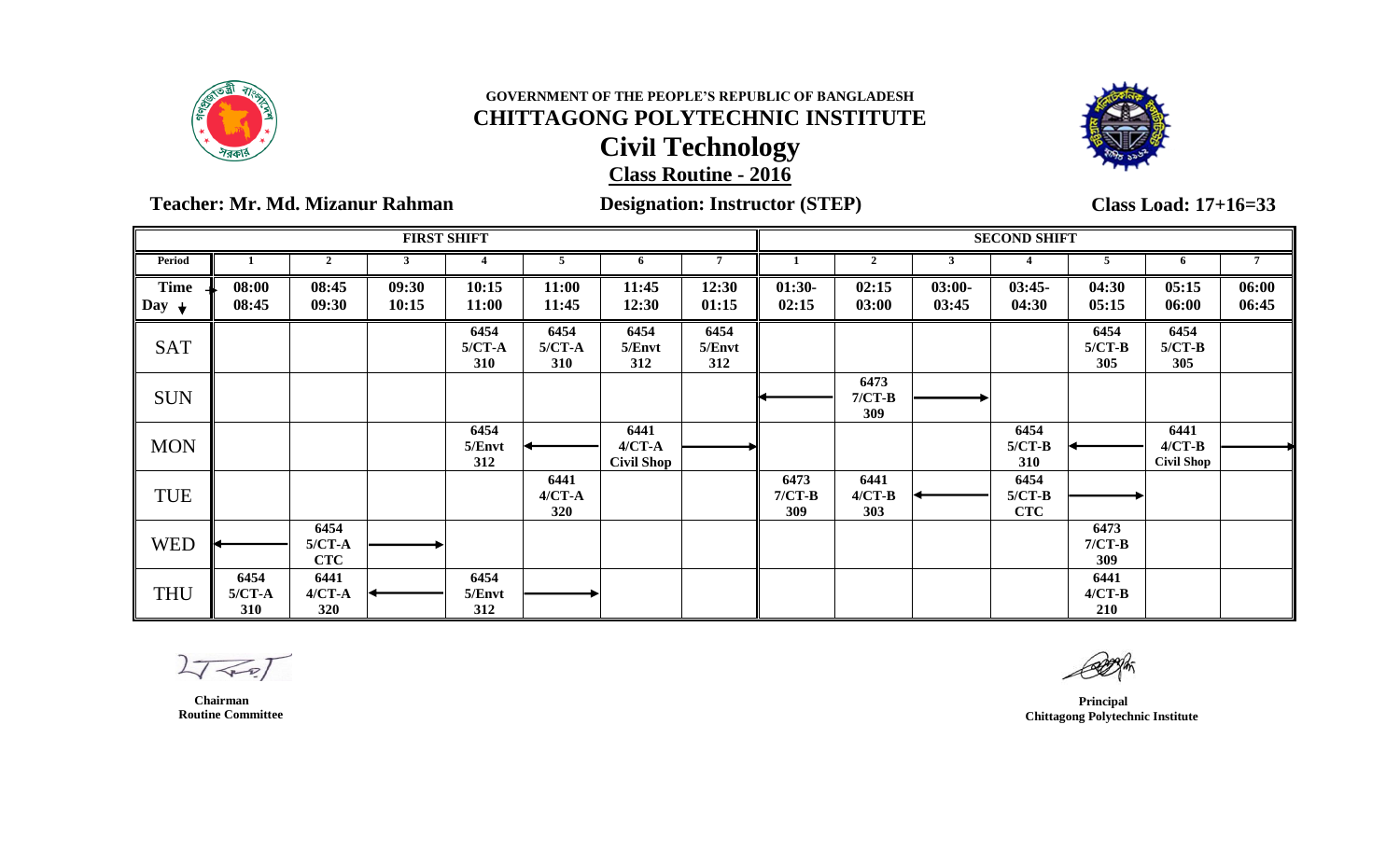



 **Teacher: Mr. Md. Jahangir Hossen Designation: Instructor (STEP)**

**Class Load: 17+18=35**

|                                 |                                |                                       | <b>FIRST SHIFT</b>      |                         |                                |                                |                |                         |                                       |                   | <b>SECOND SHIFT</b>     |                         |                       |                         |
|---------------------------------|--------------------------------|---------------------------------------|-------------------------|-------------------------|--------------------------------|--------------------------------|----------------|-------------------------|---------------------------------------|-------------------|-------------------------|-------------------------|-----------------------|-------------------------|
| Period                          |                                | $\overline{2}$                        |                         |                         | 5                              | 6                              |                |                         | $\overline{2}$                        | 3                 |                         |                         | 6                     |                         |
| <b>Time</b><br>Day $\downarrow$ | 08:00<br>08:45                 | 08:45<br>09:30                        | 09:30<br>10:15          | 10:15<br>11:00          | 11:00<br>11:45                 | 11:45<br>12:30                 | 12:30<br>01:15 | $01:30-$<br>02:15       | 02:15<br>03:00                        | $03:00-$<br>03:45 | $03:45-$<br>04:30       | 04:30<br>05:15          | 05:15<br>06:00        | 06:00<br>06:45          |
| <b>SAT</b>                      |                                | 6451<br>$5/CT-A$<br>309               |                         |                         | 6444<br>$4/CT-B$<br>311        |                                |                |                         | 6454<br>$5/CT-A$<br>310               |                   |                         |                         |                       | 6444<br>$4/CT-B$<br>305 |
| <b>SUN</b>                      |                                | 6454<br>$5/CT-B$<br><b>CTC</b>        |                         |                         |                                |                                |                |                         | 6444<br>$4/CT-B$<br><b>Civil Shop</b> |                   |                         | 6433<br>5/Envt<br>312   |                       |                         |
| <b>MON</b>                      | 6451<br>$5/CT-A$<br>309        |                                       | 6444<br>$4/CT-B$<br>309 |                         |                                |                                |                |                         |                                       |                   |                         | 6433<br>5/Envt<br>312   |                       |                         |
| <b>TUE</b>                      |                                |                                       |                         | 6451<br>$5/CT-A$<br>310 | 6454<br>$5/CT-B$<br><b>CTC</b> | 6454<br>$5/CT-B$<br><b>CTC</b> |                | 6444<br>$4/CT-B$<br>303 |                                       |                   |                         | 6433<br>5/Envt<br>312   |                       |                         |
| <b>WED</b>                      |                                | 6444<br>$4/CT-B$<br><b>Civil Shop</b> |                         |                         |                                |                                |                | 6454<br>$5/CT-A$<br>309 | 6454<br>$5/CT-A$<br>309               |                   |                         |                         |                       |                         |
| <b>THU</b>                      | 6454<br>$5/CT-B$<br><b>CTC</b> |                                       |                         | 6444<br>$4/CT-B$<br>309 |                                |                                |                |                         |                                       |                   | 6444<br>$4/CT-B$<br>210 | 6454<br>$5/CT-A$<br>305 | 6433<br>5/Envt<br>311 |                         |

 $\leqslant$ 

 **Chairman Routine Committee**

 **Principal Chittagong Polytechnic Institute**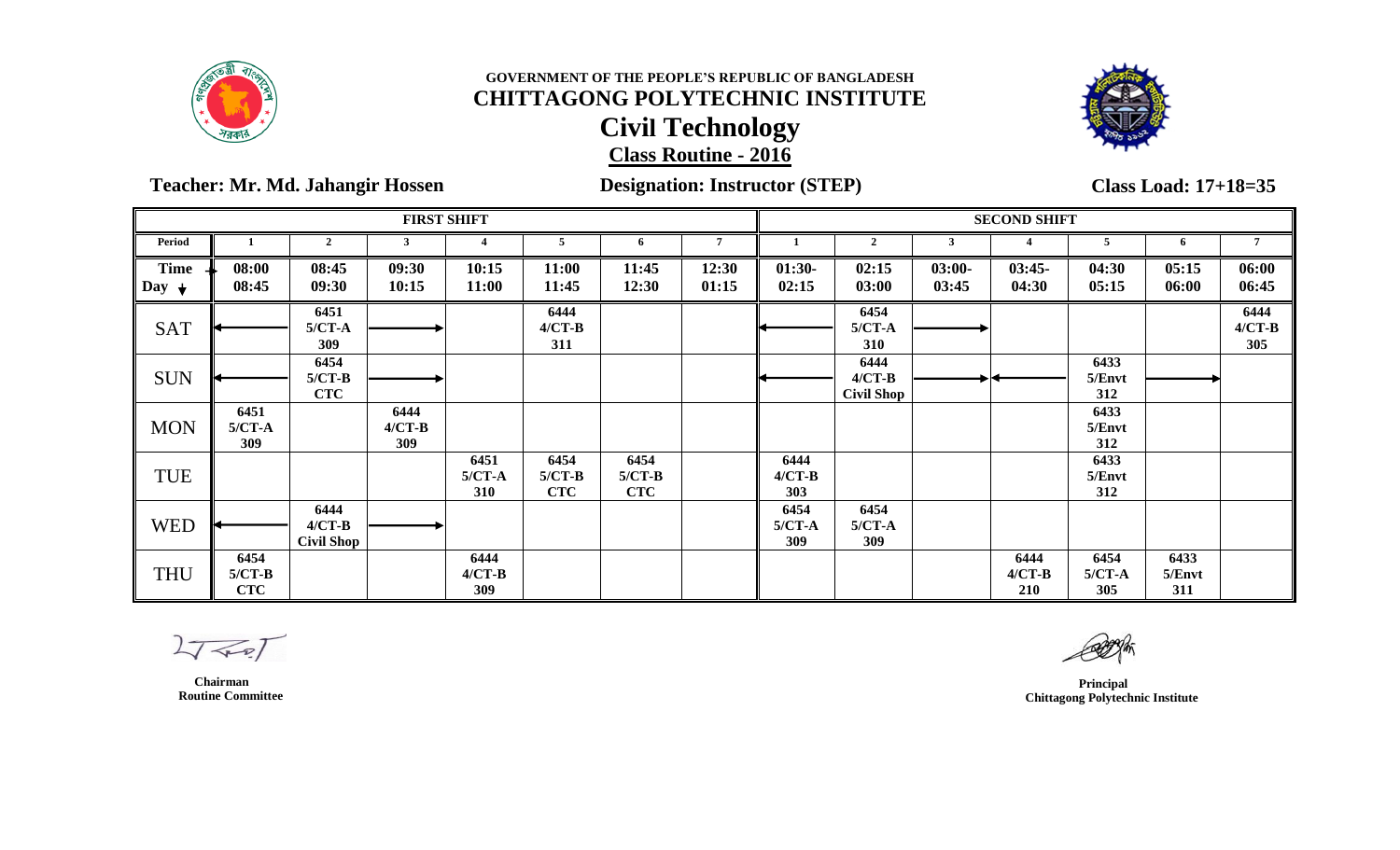



 **Teacher: Mr. Md. Abu Bakar Siddik Designation: Junior Instructor (STEP)**

**Class Load: 17+22=39**

|                                 |                           |                                       | <b>FIRST SHIFT</b>    |                         |                         |                |                |                   |                                |                           | <b>SECOND SHIFT</b>            |                                |                                         |                |
|---------------------------------|---------------------------|---------------------------------------|-----------------------|-------------------------|-------------------------|----------------|----------------|-------------------|--------------------------------|---------------------------|--------------------------------|--------------------------------|-----------------------------------------|----------------|
| Period                          |                           | $\overline{2}$                        |                       |                         | 5                       | -6             | 7              |                   | $\overline{2}$                 | 3                         |                                | 5                              | 6                                       | $\overline{7}$ |
| <b>Time</b><br>Day $\downarrow$ | 08:00<br>08:45            | 08:45<br>09:30                        | 09:30<br>10:15        | 10:15<br>11:00          | 11:00<br>11:45          | 11:45<br>12:30 | 12:30<br>01:15 | $01:30-$<br>02:15 | 02:15<br>03:00                 | $03:00-$<br>03:45         | $03:45-$<br>04:30              | 04:30<br>05:15                 | 05:15<br>06:00                          | 06:00<br>06:45 |
| <b>SAT</b>                      |                           | 6442<br>4/Envt<br>312                 |                       |                         |                         |                |                |                   | 6471<br>$7/CT-B$<br><b>CTC</b> |                           | 6451<br>$5/CT-B$<br>312        | 6442<br>$4/CT-B$<br>210        |                                         |                |
| <b>SUN</b>                      | 6442<br>$4/CT - A$<br>306 | 6442<br>$4/CT - A$<br>306             |                       | 6442<br>4/Envt<br>318   |                         |                |                |                   | 6451<br>$5/CT-B$<br>311        |                           | 6442<br>$4/CT-B$<br><b>CTC</b> | 6442<br>$4/CT-B$<br><b>CTC</b> |                                         |                |
| <b>MON</b>                      |                           |                                       |                       |                         |                         |                |                |                   |                                | 6441<br>$4/CT - A$<br>310 |                                |                                |                                         |                |
| <b>TUE</b>                      |                           | 6442<br>$4/CT - A$<br>320             |                       | 6441<br>$4/CT-B$<br>212 | 6442<br>4/Envt<br>311   |                |                |                   | 6451<br>$5/CT-B$<br>312        | 6471<br>$7/CT-B$<br>309   | 6441<br>$4/CT - A$<br>311      |                                |                                         |                |
| <b>WED</b>                      |                           |                                       | 6442<br>4/Envt<br>312 | 6442<br>$4/CT-A$<br>310 | 6441<br>$4/CT-B$<br>304 |                |                |                   |                                |                           |                                |                                | 6442<br>$4/CT-B$<br><b>Civil Shop</b>   |                |
| <b>THU</b>                      |                           | 6441<br>$4/CT-B$<br><b>Civil Shop</b> |                       |                         |                         |                |                |                   | 6471<br>$7/CT-B$<br>309        | 6471<br>$7/CT-B$<br>309   |                                |                                | 6441<br>$4/CT - A$<br><b>Civil Shop</b> |                |

 $27 - 7$ 

 **Chairman Routine Committee**

 **Principal Chittagong Polytechnic Institute**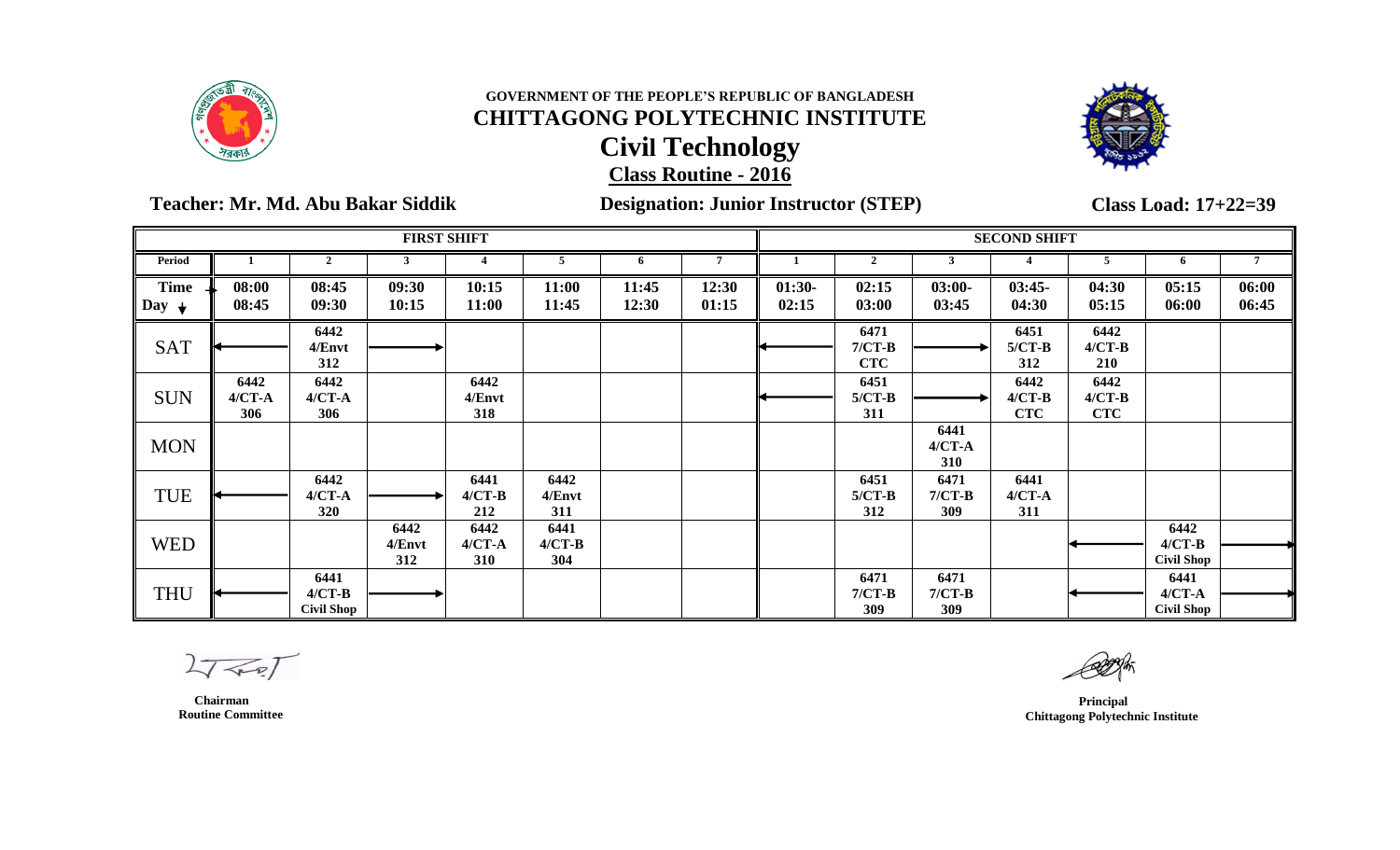



### **Teacher: Ms. Mst. Mousumi Akter Designation: Junior Instructor (STEP)**

**Class Load: 22+17=39**

|                                 |                         |                                       |                | <b>FIRST SHIFT</b>   |                                |                          |                |                                |                                       |                         | <b>SECOND SHIFT</b>   |                       |                |                      |
|---------------------------------|-------------------------|---------------------------------------|----------------|----------------------|--------------------------------|--------------------------|----------------|--------------------------------|---------------------------------------|-------------------------|-----------------------|-----------------------|----------------|----------------------|
| <b>Period</b>                   |                         | $\mathcal{D}$                         |                |                      |                                |                          |                |                                |                                       |                         |                       |                       | 6              |                      |
| <b>Time</b><br>Day $\downarrow$ | 08:00<br>08:45          | 08:45<br>09:30                        | 09:30<br>10:15 | 10:15<br>11:00       | 11:00<br>11:45                 | 11:45<br>12:30           | 12:30<br>01:15 | $01:30-$<br>02:15              | 02:15<br>03:00                        | $03:00-$<br>03:45       | $03:45-$<br>04:30     | 04:30<br>05:15        | 05:15<br>06:00 | 06:00<br>06:45       |
| <b>SAT</b>                      |                         | 6455<br>$5/CT-B$<br><b>Civil Shop</b> |                | 1012<br>2/Ent<br>320 | 6445<br>4/Envt<br>316          |                          |                |                                | 6454<br>5/Envt<br>311                 |                         |                       |                       |                | 1012<br>2/Ent<br>312 |
| <b>SUN</b>                      |                         | 6473<br>$7/CT-A$<br>305               |                |                      | 6455<br>$5/CT-B$<br><b>CTC</b> |                          |                | 6455<br>$5/CT-A$<br><b>CTC</b> | 6455<br>$5/CT-A$<br><b>CTC</b>        | 1012<br>2/Ent<br>318    |                       |                       |                |                      |
| <b>MON</b>                      |                         |                                       |                |                      | 6445<br>4/Envt<br>312          | 6473<br>$7/CT-A$<br>309  |                |                                | 1012<br>2/Ent<br><b>CTC</b>           |                         | 6454<br>5/Envt<br>311 |                       |                |                      |
| TUE                             |                         | 1012<br>2/Ent<br><b>CTC</b>           |                |                      |                                |                          |                |                                |                                       |                         |                       |                       |                |                      |
| <b>WED</b>                      | 6455<br>$5/CT-B$<br>310 |                                       |                |                      | 6445<br>4/Envt<br>311          |                          |                |                                | 6454<br>5/Envt<br>311                 | 6455<br>$5/CT-A$<br>309 |                       |                       |                |                      |
| <b>THU</b>                      | 6473<br>$7/CT-A$<br>309 | 6455<br>$5/CT-B$<br><b>CTC</b>        |                | 1012<br>2/Ent<br>320 |                                | 6445<br>$4/E$ nvt<br>312 |                |                                | 6455<br>$5/CT-A$<br><b>Civil Shop</b> |                         |                       | 6454<br>5/Envt<br>311 |                |                      |

 $L\sqrt{2}$ 

 **Chairman Routine Committee**

 **Principal Chittagong Polytechnic Institute**